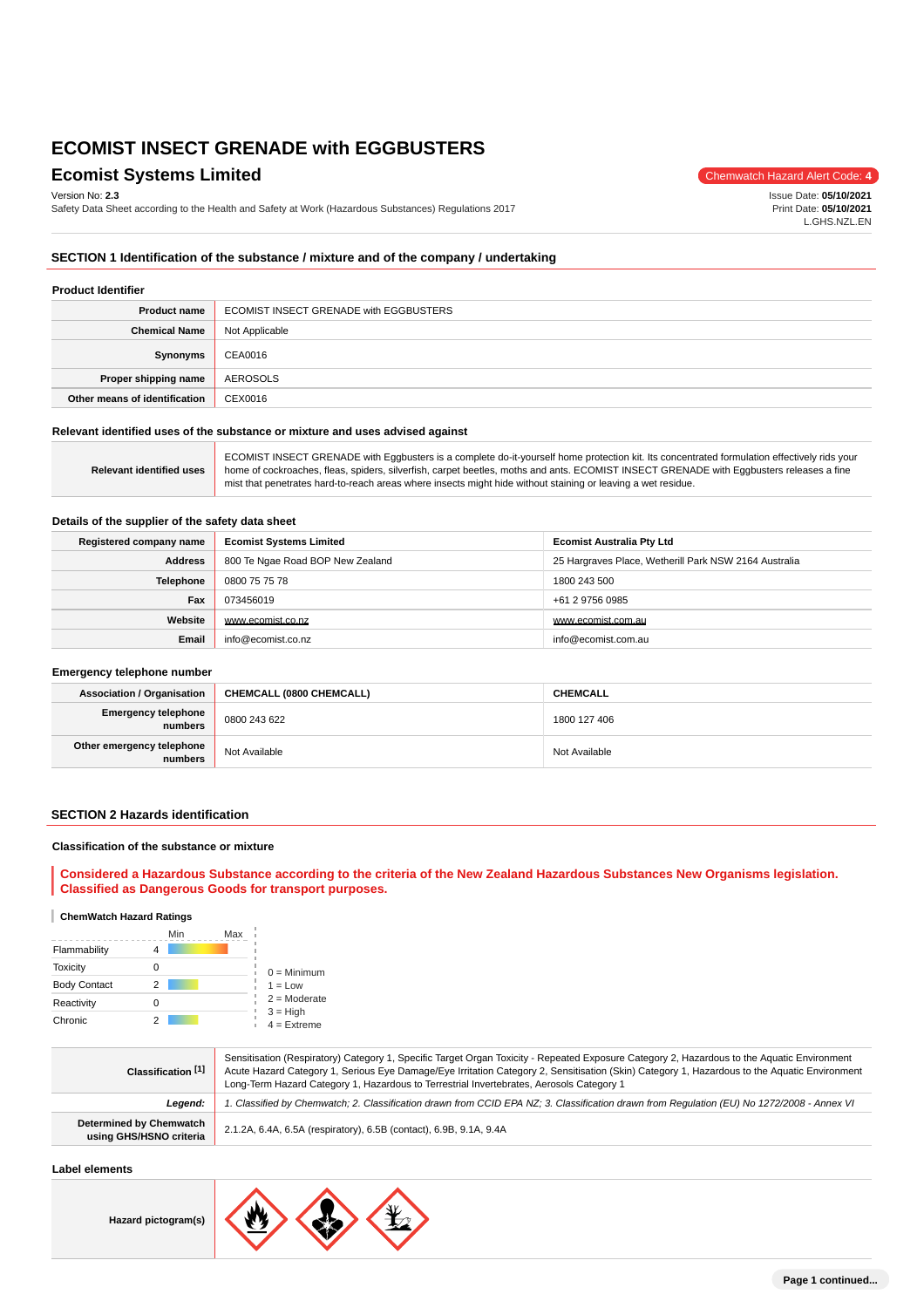| Signal word         | Danger                                                                     |  |
|---------------------|----------------------------------------------------------------------------|--|
| Hazard statement(s) |                                                                            |  |
| H334                | May cause allergy or asthma symptoms or breathing difficulties if inhaled. |  |
| H373                | May cause damage to organs through prolonged or repeated exposure.         |  |
| H319                | Causes serious eye irritation.                                             |  |
| H317                | May cause an allergic skin reaction.                                       |  |
| H410                | Very toxic to aquatic life with long lasting effects.                      |  |
| H441                | Hazardous to terrestrial invertebrates.                                    |  |
| H222+H229           | Extremely flammable aerosol. Pressurized container: may burst if heated.   |  |

### **Precautionary statement(s) Prevention**

| P210             | Keep away from heat, hot surfaces, sparks, open flames and other ignition sources. No smoking. |
|------------------|------------------------------------------------------------------------------------------------|
| P211             | Do not spray on an open flame or other ignition source.                                        |
| P <sub>251</sub> | Do not pierce or burn, even after use.                                                         |
| P260             | Do not breathe dust/fume.                                                                      |
| P280             | Wear protective gloves, protective clothing, eye protection and face protection.               |
| P284             | [In case of inadequate ventilation] wear respiratory protection.                               |
| P273             | Avoid release to the environment.                                                              |
| P264             | Wash all exposed external body areas thoroughly after handling.                                |
| P272             | Contaminated work clothing should not be allowed out of the workplace.                         |
|                  |                                                                                                |

## **Precautionary statement(s) Response**

| P304+P340      | IF INHALED: Remove person to fresh air and keep comfortable for breathing.                                                       |  |
|----------------|----------------------------------------------------------------------------------------------------------------------------------|--|
| P342+P311      | If experiencing respiratory symptoms: Call a POISON CENTER/doctor/physician/first aider.                                         |  |
| P302+P352      | IF ON SKIN: Wash with plenty of water and soap.                                                                                  |  |
| P305+P351+P338 | IF IN EYES: Rinse cautiously with water for several minutes. Remove contact lenses, if present and easy to do. Continue rinsing. |  |
| P314           | Get medical advice/attention if you feel unwell.                                                                                 |  |
| P333+P313      | If skin irritation or rash occurs: Get medical advice/attention.                                                                 |  |
| P337+P313      | If eye irritation persists: Get medical advice/attention.                                                                        |  |
| P362+P364      | Take off contaminated clothing and wash it before reuse.                                                                         |  |
| P391           | Collect spillage.                                                                                                                |  |

## **Precautionary statement(s) Storage**

**P410+P412** Protect from sunlight. Do not expose to temperatures exceeding 50 °C/122 °F.

## **Precautionary statement(s) Disposal**

**P501** Dispose of contents/container to authorised hazardous or special waste collection point in accordance with any local regulation.

## **SECTION 3 Composition / information on ingredients**

#### **Substances**

See section below for composition of Mixtures

### **Mixtures**

| <b>CAS No</b> | %[weight]                                              | Name                                                                                                                                        |
|---------------|--------------------------------------------------------|---------------------------------------------------------------------------------------------------------------------------------------------|
| 64742-47-8    | $3 - 10$                                               | Distillated (petroleum), hydrotreated light                                                                                                 |
| 51-03-6       | $1 - 5$                                                | piperonyl butoxide                                                                                                                          |
| 52645-53-1    | $1 - 5$                                                | permethrin                                                                                                                                  |
| 95737-68-1    | $<$ 1                                                  | pyriproxyfen                                                                                                                                |
| 106-97-8.     | 65-85                                                  | butane                                                                                                                                      |
| 74-98-6       | $3 - 10$                                               | propane                                                                                                                                     |
| Legend:       | 4. Classification drawn from C&L * EU IOELVs available | 1. Classified by Chemwatch; 2. Classification drawn from CCID EPA NZ; 3. Classification drawn from Regulation (EU) No 1272/2008 - Annex VI; |

## **SECTION 4 First aid measures**

| Description of first aid measures |                                                                                                                                                                                                                                                                                                                                                                                                                                                                                      |  |
|-----------------------------------|--------------------------------------------------------------------------------------------------------------------------------------------------------------------------------------------------------------------------------------------------------------------------------------------------------------------------------------------------------------------------------------------------------------------------------------------------------------------------------------|--|
| <b>Eye Contact</b>                | If aerosols come in contact with the eyes:<br>Immediately hold the eyelids apart and flush the eye continuously for at least 15 minutes with fresh running water.<br>Ensure complete irrigation of the eye by keeping eyelids apart and away from eye and moving the eyelids by occasionally lifting the upper<br>and lower lids.<br>Transport to hospital or doctor without delay.<br>Removal of contact lenses after an eye injury should only be undertaken by skilled personnel. |  |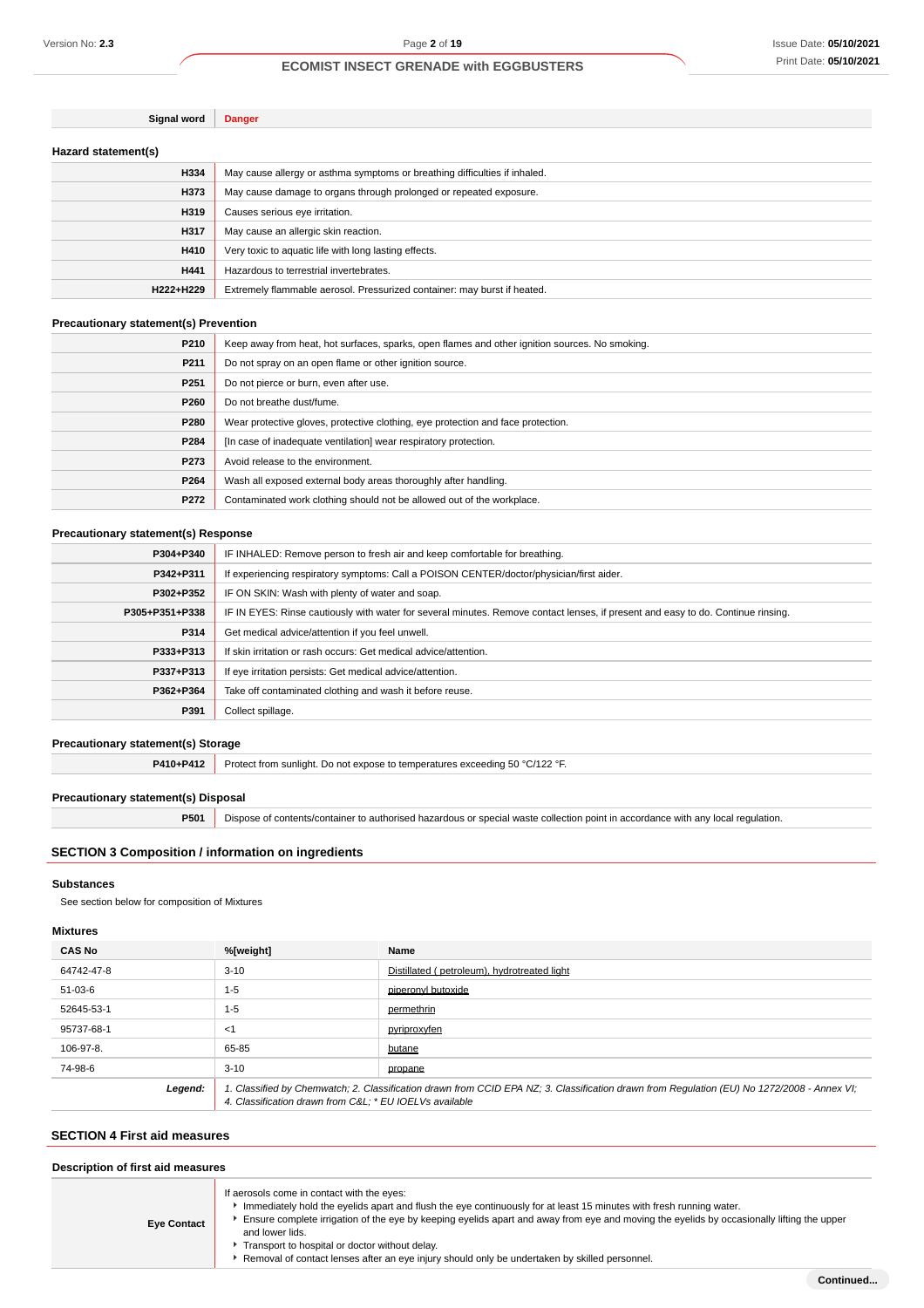**Continued...**

## **ECOMIST INSECT GRENADE with EGGBUSTERS**

|                     | Generally not applicable.                                                                                                                                                                                                                                                                                                                                                                                                                                                                                                                                 |
|---------------------|-----------------------------------------------------------------------------------------------------------------------------------------------------------------------------------------------------------------------------------------------------------------------------------------------------------------------------------------------------------------------------------------------------------------------------------------------------------------------------------------------------------------------------------------------------------|
| <b>Skin Contact</b> | If solids or aerosol mists are deposited upon the skin:<br>Flush skin and hair with running water (and soap if available).<br>▶ Remove any adhering solids with industrial skin cleansing cream.<br>DO NOT use solvents.<br>Seek medical attention in the event of irritation.<br>Generally not applicable.                                                                                                                                                                                                                                               |
| Inhalation          | If aerosols, fumes or combustion products are inhaled:<br>▶ Remove to fresh air.<br>Lay patient down. Keep warm and rested.<br>Prostheses such as false teeth, which may block airway, should be removed, where possible, prior to initiating first aid procedures.<br>If breathing is shallow or has stopped, ensure clear airway and apply resuscitation, preferably with a demand valve resuscitator, bag-valve<br>mask device, or pocket mask as trained. Perform CPR if necessary.<br>Transport to hospital, or doctor.<br>Generally not applicable. |
| Ingestion           | Not considered a normal route of entry.<br>Generally not applicable.                                                                                                                                                                                                                                                                                                                                                                                                                                                                                      |

#### **Indication of any immediate medical attention and special treatment needed**

For petroleum distillates

- · In case of ingestion, gastric lavage with activated charcoal can be used promptly to prevent absorption decontamination (induced emesis or lavage) is controversial and should be considered on the merits of each individual case; of course the usual precautions of an endotracheal tube should be considered prior to lavage, to prevent aspiration.
- · Individuals intoxicated by petroleum distillates should be hospitalized immediately, with acute and continuing attention to neurologic and cardiopulmonary function.
- Positive pressure ventilation may be necessary.
- · Acute central nervous system signs and symptoms may result from large ingestions of aspiration-induced hypoxia.
- · After the initial episode,individuals should be followed for changes in blood variables and the delayed appearance of pulmonary oedema and chemical pneumonitis. Such patients should be followed for several days or weeks for delayed effects, including bone marrow toxicity, hepatic and renal impairment Individuals with chronic pulmonary disease will be more seriously impaired, and recovery from inhalation exposure may be complicated.
	- · Gastrointestinal symptoms are usually minor and pathological changes of the liver and kidneys are reported to be uncommon in acute intoxications.
- · Chlorinated and non-chlorinated hydrocarbons may sensitize the heart to epinephrine and other circulating catecholamines so that arrhythmias may occur.Careful consideration of this potential adverse effect should precede administration of epinephrine or other cardiac stimulants and the selection of bronchodilators. BP America Product Safety & Toxicology Department

Treat symptomatically.

- 
- For chronic or short term repeated exposures to pyrethrum and synthetic pyrethroids:
	- Mammalian toxicity of pyrethrum and synthetic pyrethroids is low, in part because of poor bioavailability and a large first pass extraction by the liver.
- The most common adverse reaction results from the potent sensitising effects of pyrethrins. Clinical manifestations of exposure include contact dermatitis (erythema, vesiculation, bullae); anaphylactoid reactions (pallor, tachycardia, diaphoresis) and asthma. [Ellenhorn **Barcelouxl**
- In cases of skin contact, it has been reported that topical application of Vitamin E Acetate (alpha-tocopherol acetate) has been found to have high therapeutic value, eliminating almost all skin pain associated with exposure to synthetic pyrethroids. [Incitec]

### **SECTION 5 Firefighting measures**

**Extinguishing media**

### **SMALL FIRE:**

Water spray, dry chemical or CO2

**LARGE FIRE:**

Water spray or fog.

### **Special hazards arising from the substrate or mixture**

| <br>üre | oxidising acids.<br>nitrates<br>, chlorine bleaches, pool chlorine etc. as ignition may result<br>Avoir<br>⊧contamination with<br>oxidising agents i.e. |
|---------|---------------------------------------------------------------------------------------------------------------------------------------------------------|
|         |                                                                                                                                                         |

### **Advice for firefighters**

| <b>Fire Fighting</b>         | Alert Fire Brigade and tell them location and nature of hazard.<br>May be violently or explosively reactive.<br>▶ Wear breathing apparatus plus protective gloves.<br>▶ Prevent, by any means available, spillage from entering drains or water course.<br>If safe, switch off electrical equipment until vapour fire hazard removed.<br>Use water delivered as a fine spray to control fire and cool adjacent area.<br>DO NOT approach containers suspected to be hot.<br>Cool fire exposed containers with water spray from a protected location.<br>If safe to do so, remove containers from path of fire.<br>Equipment should be thoroughly decontaminated after use.<br>Slight hazard when exposed to heat, flame and oxidisers. |
|------------------------------|---------------------------------------------------------------------------------------------------------------------------------------------------------------------------------------------------------------------------------------------------------------------------------------------------------------------------------------------------------------------------------------------------------------------------------------------------------------------------------------------------------------------------------------------------------------------------------------------------------------------------------------------------------------------------------------------------------------------------------------|
| <b>Fire/Explosion Hazard</b> | Liquid and vapour are highly flammable.<br>Severe fire hazard when exposed to heat or flame.<br>• Vapour forms an explosive mixture with air.<br>Severe explosion hazard, in the form of vapour, when exposed to flame or spark.<br>▶ Vapour may travel a considerable distance to source of ignition.<br>Heating may cause expansion or decomposition with violent container rupture.<br>Aerosol cans may explode on exposure to naked flames.<br>Rupturing containers may rocket and scatter burning materials.<br>Hazards may not be restricted to pressure effects.<br>May emit acrid, poisonous or corrosive fumes.<br>• On combustion, may emit toxic fumes of carbon monoxide (CO).<br>Combustion products include:            |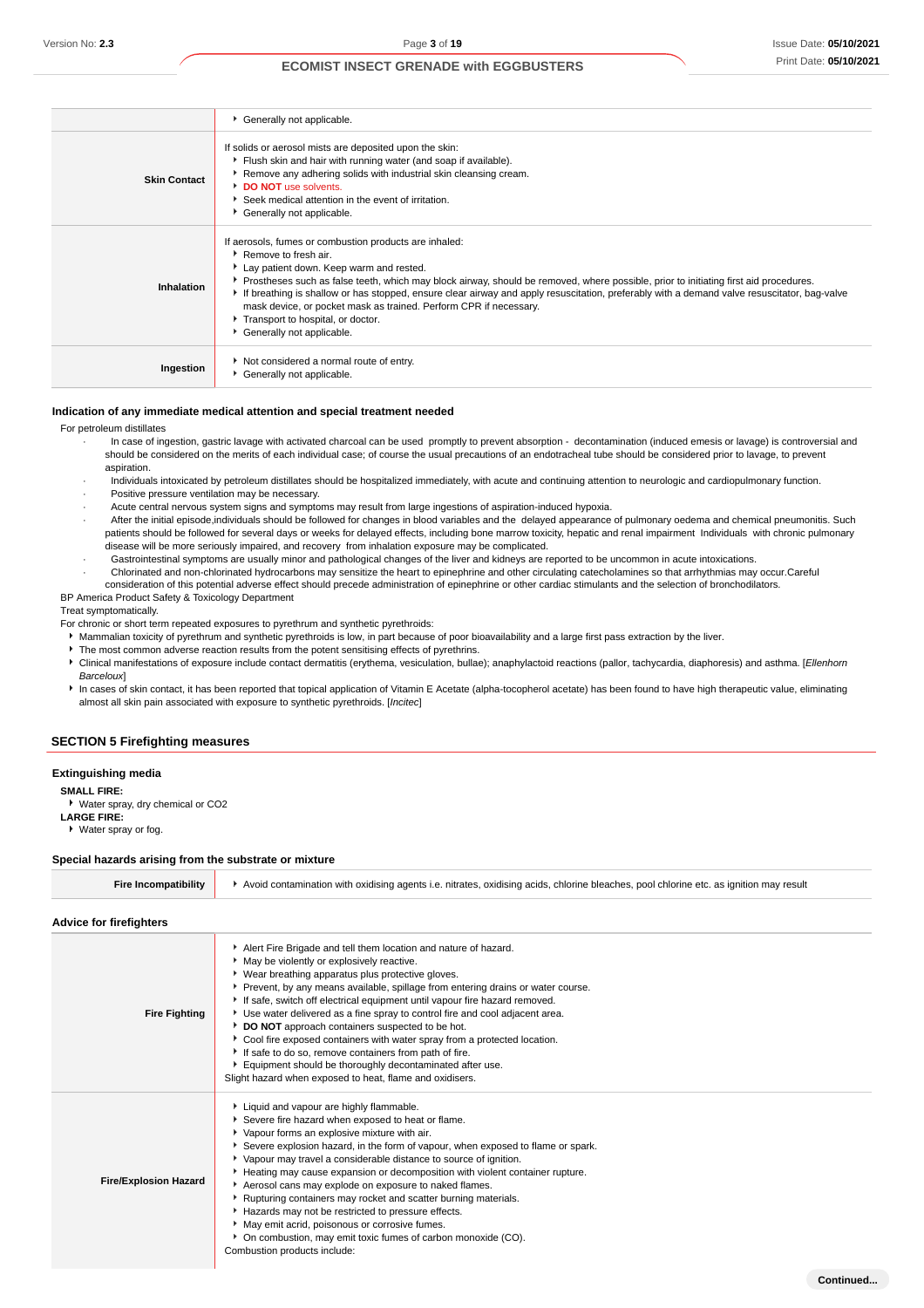| carbon monoxide (CO)<br>carbon dioxide (CO2)<br>other pyrolysis products typical of burning organic material.<br>Contains low boiling substance: Closed containers may rupture due to pressure buildup under fire conditions.<br>Articles and manufactured articles may constitute a fire hazard where polymers form their outer layers or where combustible packaging remains<br>in place.<br>Certain substances, found throughout their construction, may degrade or become volatile when heated to high temperatures. This may create a<br>secondary hazard. |
|-----------------------------------------------------------------------------------------------------------------------------------------------------------------------------------------------------------------------------------------------------------------------------------------------------------------------------------------------------------------------------------------------------------------------------------------------------------------------------------------------------------------------------------------------------------------|
|-----------------------------------------------------------------------------------------------------------------------------------------------------------------------------------------------------------------------------------------------------------------------------------------------------------------------------------------------------------------------------------------------------------------------------------------------------------------------------------------------------------------------------------------------------------------|

### **SECTION 6 Accidental release measures**

**Personal precautions, protective equipment and emergency procedures**

See section 8

### **Environmental precautions**

See section 12

### **Methods and material for containment and cleaning up**

| <b>Minor Spills</b> | Clean up all spills immediately.<br>Avoid breathing vapours and contact with skin and eyes.<br>▶ Wear protective clothing, impervious gloves and safety glasses.<br>Shut off all possible sources of ignition and increase ventilation.<br>▶ Wipe up.<br>If safe, damaged cans should be placed in a container outdoors, away from all ignition sources, until pressure has dissipated.<br>Undamaged cans should be gathered and stowed safely.                                                                                                                                                                                                                                                                                                                                                                                                                                                                                                                                                                                                                                                                                                                                                                                                                                                                                                                                                                                                                                                                                                                                                                                                                                                                                                                                                                                                                                                                                                                                                                                                                                                                                                                                                                                                                                                  |
|---------------------|--------------------------------------------------------------------------------------------------------------------------------------------------------------------------------------------------------------------------------------------------------------------------------------------------------------------------------------------------------------------------------------------------------------------------------------------------------------------------------------------------------------------------------------------------------------------------------------------------------------------------------------------------------------------------------------------------------------------------------------------------------------------------------------------------------------------------------------------------------------------------------------------------------------------------------------------------------------------------------------------------------------------------------------------------------------------------------------------------------------------------------------------------------------------------------------------------------------------------------------------------------------------------------------------------------------------------------------------------------------------------------------------------------------------------------------------------------------------------------------------------------------------------------------------------------------------------------------------------------------------------------------------------------------------------------------------------------------------------------------------------------------------------------------------------------------------------------------------------------------------------------------------------------------------------------------------------------------------------------------------------------------------------------------------------------------------------------------------------------------------------------------------------------------------------------------------------------------------------------------------------------------------------------------------------|
| <b>Major Spills</b> | Clear area of all unprotected personnel and move upwind.<br>Alert Emergency Authority and advise them of the location and nature of hazard.<br>• May be violently or explosively reactive.<br>• Wear full body clothing with breathing apparatus.<br>• Prevent by any means available, spillage from entering drains and water-courses.<br>Consider evacuation.<br>Shut off all possible sources of ignition and increase ventilation.<br>No smoking or naked lights within area.<br>Use extreme caution to prevent violent reaction.<br>Stop leak only if safe to so do.<br>▶ Water spray or fog may be used to disperse vapour.<br>DO NOT enter confined space where gas may have collected.<br>Keep area clear until gas has dispersed.<br>Remove leaking cylinders to a safe place.<br>Fit vent pipes. Release pressure under safe, controlled conditions<br>▶ Burn issuing gas at vent pipes.<br>DO NOT exert excessive pressure on valve; DO NOT attempt to operate damaged valve.<br>Clear area of personnel and move upwind.<br>Alert Fire Brigade and tell them location and nature of hazard.<br>May be violently or explosively reactive.<br>▶ Wear breathing apparatus plus protective gloves.<br>Prevent, by any means available, spillage from entering drains or water courses<br>No smoking, naked lights or ignition sources.<br>Increase ventilation.<br>Stop leak if safe to do so.<br>• Water spray or fog may be used to disperse / absorb vapour.<br>Absorb or cover spill with sand, earth, inert materials or vermiculite.<br>If safe, damaged cans should be placed in a container outdoors, away from ignition sources, until pressure has dissipated.<br>• Undamaged cans should be gathered and stowed safely.<br>Collect residues and seal in labelled drums for disposal.<br>Clean up all spills immediately.<br>▶ Wear protective clothing, safety glasses, dust mask, gloves.<br>Secure load if safe to do so. Bundle/collect recoverable product.<br>Use dry clean up procedures and avoid generating dust.<br>▶ Vacuum up (consider explosion-proof machines designed to be grounded during storage and use).<br>▶ Water may be used to prevent dusting.<br>Collect remaining material in containers with covers for disposal.<br>Flush spill area with water. |

Personal Protective Equipment advice is contained in Section 8 of the SDS.

## **SECTION 7 Handling and storage**

## **Precautions for safe handling Safe handling** Natural gases contain a contaminant, radon-222, a naturally occurring radioactive gas. During subsequent processing, radon tends to concentrate in liquefied petroleum streams and in product streams having similar boiling points. Industry experience indicates that the commercial product may contain small amounts of radon-222 and its radioactive decay products (radon daughters). The actual concentration of radon-222 and radioactive daughters in process equipment (IE lines, filters, pumps and reactor units) may reach significant levels and produce potentially damaging levels of gamma radiation. A potential external radiation hazard exists at or near any pipe, valve or vessel containing a radon enriched stream or containing internal deposits of radioactive material. Field studies, however, have not shown that conditions exist that expose the worker to cumulative exposures in excess of general population limits. Equipment containing gamma-emitting decay products should be presumed to be internally contaminated with alpha-emitting decay products which may be hazardous if inhaled or ingested. During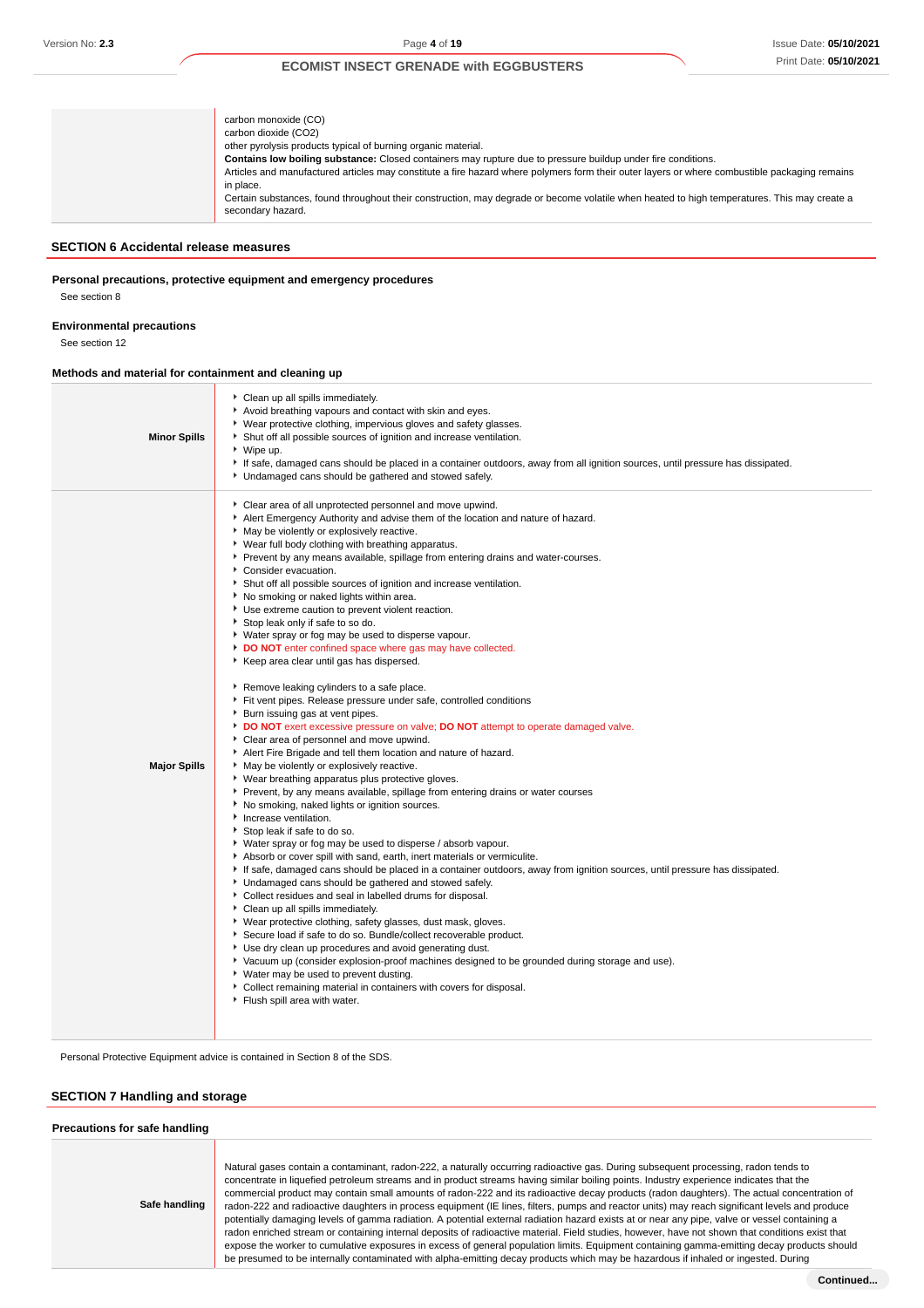|                   | maintenance operations that require the opening of contaminated process equipment, the flow of gas should be stopped and a four hour delay<br>enforced to allow gamma-radiation to drop to background levels. Protective equipment (including high efficiency particulate respirators (P3)<br>suitable for radionucleotides or supplied air) should be worn by personnel entering a vessel or working on contaminated process equipment to<br>prevent skin contamination or inhalation of any residue containing alpha-radiation. Airborne contamination may be minimised by handling scale<br>and/or contaminated materials in a wet state. [TEXACO]<br>Avoid all personal contact, including inhalation.<br>▶ Wear protective clothing when risk of exposure occurs.<br>Use in a well-ventilated area.<br>Prevent concentration in hollows and sumps.<br>DO NOT enter confined spaces until atmosphere has been checked.<br>Avoid smoking, naked lights or ignition sources.<br>Avoid contact with incompatible materials.<br>* When handling, DO NOT eat, drink or smoke.<br>DO NOT incinerate or puncture aerosol cans.<br>DO NOT spray directly on humans, exposed food or food utensils.<br>Avoid physical damage to containers.<br>Always wash hands with soap and water after handling.<br>Vork clothes should be laundered separately.<br>Use good occupational work practice.<br>• Observe manufacturer's storage and handling recommendations contained within this SDS.<br>Atmosphere should be regularly checked against established exposure standards to ensure safe working conditions are maintained. |
|-------------------|------------------------------------------------------------------------------------------------------------------------------------------------------------------------------------------------------------------------------------------------------------------------------------------------------------------------------------------------------------------------------------------------------------------------------------------------------------------------------------------------------------------------------------------------------------------------------------------------------------------------------------------------------------------------------------------------------------------------------------------------------------------------------------------------------------------------------------------------------------------------------------------------------------------------------------------------------------------------------------------------------------------------------------------------------------------------------------------------------------------------------------------------------------------------------------------------------------------------------------------------------------------------------------------------------------------------------------------------------------------------------------------------------------------------------------------------------------------------------------------------------------------------------------------------------------------------------------------------------------------------|
| Other information | ▶ Keep dry to avoid corrosion of cans. Corrosion may result in container perforation and internal pressure may eject contents of can<br>Store in original containers in approved flammable liquid storage area.<br>DO NOT store in pits, depressions, basements or areas where vapours may be trapped.<br>No smoking, naked lights, heat or ignition sources.<br>Keep containers securely sealed. Contents under pressure.<br>Store away from incompatible materials.<br>Store in a cool, dry, well ventilated area.<br>Avoid storage at temperatures higher than 40 deg C.<br>Store in an upright position.<br>Protect containers against physical damage.<br>Check regularly for spills and leaks.<br>• Observe manufacturer's storage and handling recommendations contained within this SDS.<br>Store away from incompatible materials.                                                                                                                                                                                                                                                                                                                                                                                                                                                                                                                                                                                                                                                                                                                                                                            |

## **Conditions for safe storage, including any incompatibilities**

Ì

| Suitable container             | Generally packaging as originally supplied with the article or manufactured item is sufficient to protect against physical hazards.<br>If repackaging is required ensure the article is intact and does not show signs of wear. As far as is practicably possible, reuse the original<br>packaging or something providing a similar level of protection to both the article and the handler.<br>Aerosol dispenser.<br>• Check that containers are clearly labelled.                                                                                                                                                                                                                                                                                                                                                                                                                                                                                                                                                                                                                                                                                                                                                                                                                                                                                                                                                                                                                                                                                                                                                                                                                                                                                                                                                                                                                                                                                                                                                                                                                                                                                                                                                                                                                                                                                                                                                                                                                                                                                                                                                                                                                                                                                        |
|--------------------------------|------------------------------------------------------------------------------------------------------------------------------------------------------------------------------------------------------------------------------------------------------------------------------------------------------------------------------------------------------------------------------------------------------------------------------------------------------------------------------------------------------------------------------------------------------------------------------------------------------------------------------------------------------------------------------------------------------------------------------------------------------------------------------------------------------------------------------------------------------------------------------------------------------------------------------------------------------------------------------------------------------------------------------------------------------------------------------------------------------------------------------------------------------------------------------------------------------------------------------------------------------------------------------------------------------------------------------------------------------------------------------------------------------------------------------------------------------------------------------------------------------------------------------------------------------------------------------------------------------------------------------------------------------------------------------------------------------------------------------------------------------------------------------------------------------------------------------------------------------------------------------------------------------------------------------------------------------------------------------------------------------------------------------------------------------------------------------------------------------------------------------------------------------------------------------------------------------------------------------------------------------------------------------------------------------------------------------------------------------------------------------------------------------------------------------------------------------------------------------------------------------------------------------------------------------------------------------------------------------------------------------------------------------------------------------------------------------------------------------------------------------------|
| <b>Storage incompatibility</b> | Low molecular weight alkanes:<br>May react violently with strong oxidisers, chlorine, chlorine dioxide, dioxygenyl tetrafluoroborate.<br>May react with oxidising materials, nickel carbonyl in the presence of oxygen, heat.<br>Are incompatible with nitronium tetrafluoroborate(1-), halogens and interhalogens<br>may generate electrostatic charges, due to low conductivity, on flow or agitation.<br>Avoid flame and ignition sources<br>Redox reactions of alkanes, in particular with oxygen and the halogens, are possible as the carbon atoms are in a strongly reduced condition.<br>Reaction with oxygen (if present in sufficient quantity to satisfy the reaction stoichiometry) leads to combustion without any smoke, producing<br>carbon dioxide and water. Free radical halogenation reactions occur with halogens, leading to the production of haloalkanes. In addition, alkanes<br>have been shown to interact with, and bind to, certain transition metal complexes<br>Interaction between chlorine and ethane over activated carbon at 350 deg C has caused explosions, but added carbon dioxide reduces the risk.<br>The violent interaction of liquid chlorine injected into ethane at 80 deg C/10 bar becomes very violent if ethylene is also present A mixture<br>prepared at -196 deg C with either methane or ethane exploded when the temp was raised to -78 deg C. Addition of nickel carbonyl to an<br>n-butane-oxygen mixture causes an explosion at 20-40 deg C.<br>Alkanes will react with steam in the presence of a nickel catalyst to give hydrogen.<br>Butane/ isobutane<br>reacts violently with strong oxidisers<br>reacts with acetylene, halogens and nitrous oxides<br>is incompatible with chlorine dioxide, conc. nitric acid and some plastics<br>▶ may generate electrostatic charges, due to low conductivity, in flow or when agitated - these may ignite the vapour.<br>Segregate from nickel carbonyl in the presence of oxygen, heat (20-40 C)<br>Pyrethrins and permethrins:<br>are unstable in the presence of light, heat, moisture and air<br>* are hydrolysed by oxygen and/ or sunlight<br>may react with strong oxidisers to produce fire and explosions<br>are incompatible with alkalis<br>Propane:<br>reacts violently with strong oxidisers, barium peroxide, chlorine dioxide, dichlorine oxide, fluorine etc.<br>In liquid attacks some plastics, rubber and coatings<br>may accumulate static charges which may ignite its vapours<br>Avoid reaction with oxidising agents<br>▶ Compressed gases may contain a large amount of kinetic energy over and above that potentially available from the energy of reaction<br>produced by the gas in chemical reaction with other substances |

## **SECTION 8 Exposure controls / personal protection**

## **Control parameters**

- **Occupational Exposure Limits (OEL)**
- **INGREDIENT DATA**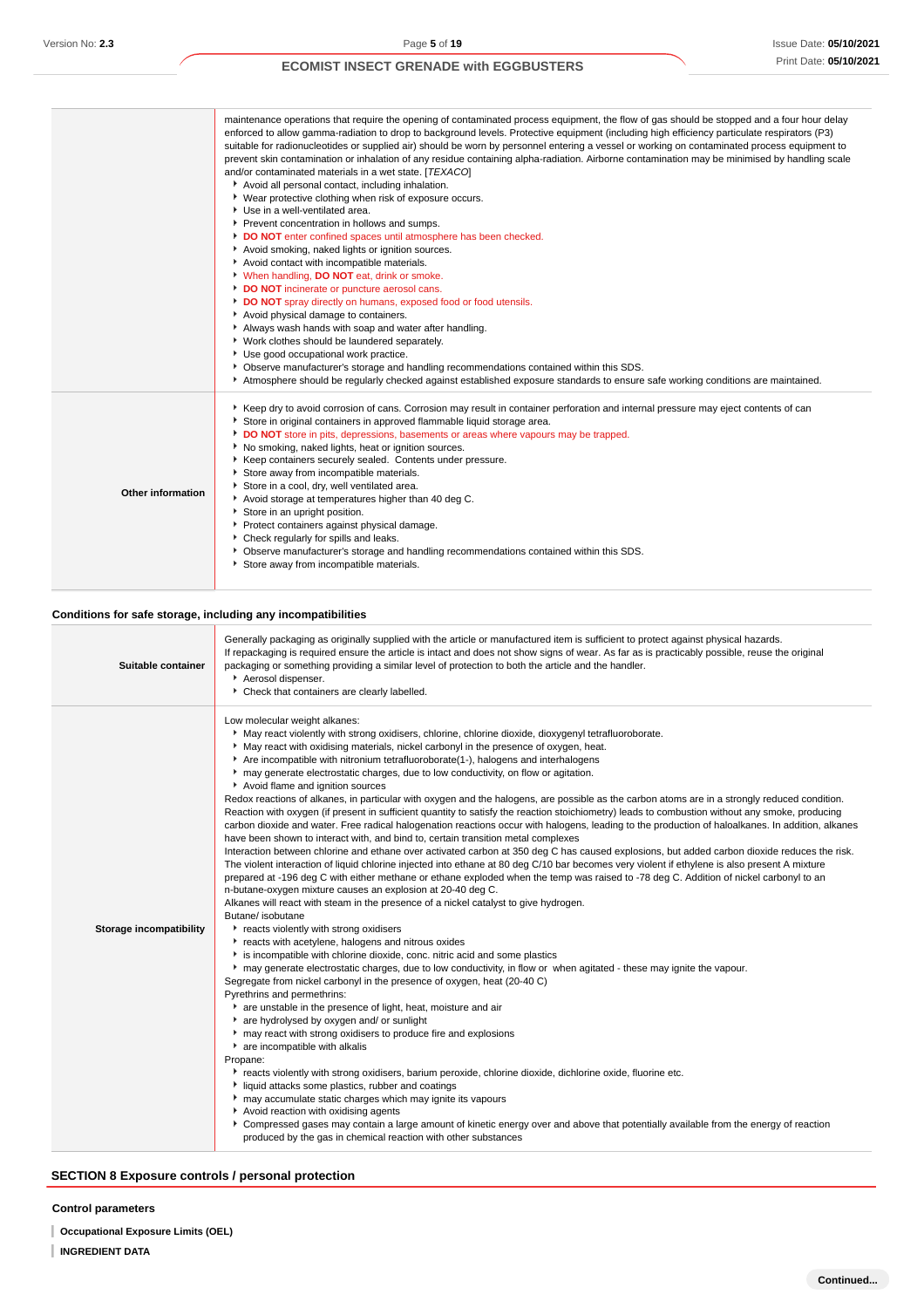| Source                                            | Ingredient                                     | <b>Material</b><br>name | <b>TWA</b>              | <b>STEL</b>       | Peak             | <b>Notes</b>                                            |
|---------------------------------------------------|------------------------------------------------|-------------------------|-------------------------|-------------------|------------------|---------------------------------------------------------|
| New Zealand Workplace<br>Exposure Standards (WES) | Distillated (petroleum),<br>hydrotreated light | Oil mist.<br>mineral    | $5 \text{ mg/m}$        | $10 \text{ mg/m}$ | Not<br>Available | om-Sampled by a method that does<br>not collect vapour. |
| New Zealand Workplace<br>Exposure Standards (WES) | butane                                         | <b>Butane</b>           | 800 ppm / 1900<br>mq/m3 | Not<br>Available  | Not<br>Available | Not Available                                           |
| New Zealand Workplace<br>Exposure Standards (WES) | propane                                        | Propane                 | Not Available           | Not<br>Available  | Not<br>Available | Simple asphyxiant - may present an<br>explosion hazard  |

#### **Emergency Limits**

| Ingredient                                     | TEEL-1               | TEEL-2        |                     | TEEL-3        |
|------------------------------------------------|----------------------|---------------|---------------------|---------------|
| Distillated (petroleum),<br>hydrotreated light | 140 mg/m3            | 1,500 mg/m3   |                     | 8,900 mg/m3   |
| piperonyl butoxide                             | $6.5 \text{ mg/m}$ 3 | 72 mg/m3      |                     | 1,200 mg/m3   |
| butane                                         | Not Available        | Not Available |                     | Not Available |
| propane                                        | Not Available        | Not Available |                     | Not Available |
| Ingredient                                     | <b>Original IDLH</b> |               | <b>Revised IDLH</b> |               |
|                                                |                      |               |                     |               |
| Distillated (petroleum),<br>hydrotreated light | 2,500 mg/m3          |               | Not Available       |               |
| piperonyl butoxide                             | Not Available        |               | Not Available       |               |

| permethrin                           | Not Available | Not Available |  |  |
|--------------------------------------|---------------|---------------|--|--|
| pyriproxyfen                         | Not Available | Not Available |  |  |
| butane                               | Not Available | $1,600$ ppm   |  |  |
| propane                              | 2,100 ppm     | Not Available |  |  |
| <b>Occupational Exposure Banding</b> |               |               |  |  |

| Ingredient | <b>Occupational Exposure Band Rating</b>                                                                                                                                                                                                                                                                                                                                 | <b>Occupational Exposure Band Limit</b> |  |
|------------|--------------------------------------------------------------------------------------------------------------------------------------------------------------------------------------------------------------------------------------------------------------------------------------------------------------------------------------------------------------------------|-----------------------------------------|--|
| permethrin |                                                                                                                                                                                                                                                                                                                                                                          | > 0.01 to ≤ 0.1 mg/m <sup>3</sup>       |  |
| Notes:     | Occupational exposure banding is a process of assigning chemicals into specific categories or bands based on a chemical's potency and the<br>adverse health outcomes associated with exposure. The output of this process is an occupational exposure band (OEB), which corresponds to a<br>range of exposure concentrations that are expected to protect worker health. |                                         |  |

### **MATERIAL DATA**

For butane:

Odour Threshold Value: 2591 ppm (recognition)

Butane in common with other homologues in the straight chain saturated aliphatic hydrocarbon series is not characterised by its toxicity but by its narcosis-inducing effects at high concentrations. The TLV is based on analogy with pentane by comparing their lower explosive limits in air. It is concluded that this limit will protect workers against the significant risk of drowsiness and other narcotic effects.

Odour Safety Factor(OSF) OSF=0.22 (n-BUTANE)

#### For pyrethrum and its active components:

IDLH Level: 5000 mg/m3

Pyrethrum and/or its active components, the pyrethrins, cause dermatitis and sensitisation. Ingestion of massive doses can induce convulsions, vomiting and bradycardia. Animals exhibit liver damage and death through respiratory failure. The recommended TLV-TWA is equivalent to an occupational dose of 0.7 mg/kg/day and is thought to minimise the potential for systemic effects. The TLV may NOT prevent the development of hypersensitisation, particularly among those with pre-existing allergies to pollen and related agents. Synthetic pyrethrins (pyrethroids) often produce a range of toxic effects resembling pyrethrum; in the absence of a regulated exposure limit prudence dictates that the value for pyrethrum serves as a reference.

for kerosene CAS 8008-20-6 TLV TWA: 100 mg/m3 as total hydrocarbon vapour Skin A3 OEL TWA: 14 ppm, 100 mg/m3 [NIOSH, 1985] REL TWA: 150 ppm [Shell] CEL TWA: 300 ppm, 900 mg/m3 (CEL = Chemwatch Exposure Limit)

for petroleum distillates: CEL TWA: 500 ppm, 2000 mg/m3 (compare OSHA TWA) (CEL = Chemwatch Exposure Limit) For propane Odour Safety Factor(OSF) OSF=0.16 (PROPANE)

### **Exposure controls**

| Appropriate engineering<br>controls | Articles or manufactured items, in their original condition, generally don't require engineering controls during handling or in normal use.<br>Exceptions may arise following extensive use and subsequent wear, during recycling or disposal operations where substances, found in the<br>article, may be released to the environment.<br>Engineering controls are used to remove a hazard or place a barrier between the worker and the hazard. Well-designed engineering controls can<br>be highly effective in protecting workers and will typically be independent of worker interactions to provide this high level of protection.<br>The basic types of engineering controls are:<br>Process controls which involve changing the way a job activity or process is done to reduce the risk.<br>Enclosure and/or isolation of emission source which keeps a selected hazard "physically" away from the worker and ventilation that strategically<br>"adds" and "removes" air in the work environment. Ventilation can remove or dilute an air contaminant if designed properly. The design of a<br>ventilation system must match the particular process and chemical or contaminant in use.<br>Employers may need to use multiple types of controls to prevent employee overexposure.<br>General exhaust is adequate under normal conditions. If risk of overexposure exists, wear SAA approved respirator. Correct fit is essential to |
|-------------------------------------|----------------------------------------------------------------------------------------------------------------------------------------------------------------------------------------------------------------------------------------------------------------------------------------------------------------------------------------------------------------------------------------------------------------------------------------------------------------------------------------------------------------------------------------------------------------------------------------------------------------------------------------------------------------------------------------------------------------------------------------------------------------------------------------------------------------------------------------------------------------------------------------------------------------------------------------------------------------------------------------------------------------------------------------------------------------------------------------------------------------------------------------------------------------------------------------------------------------------------------------------------------------------------------------------------------------------------------------------------------------------------------------------------------------------------------------------|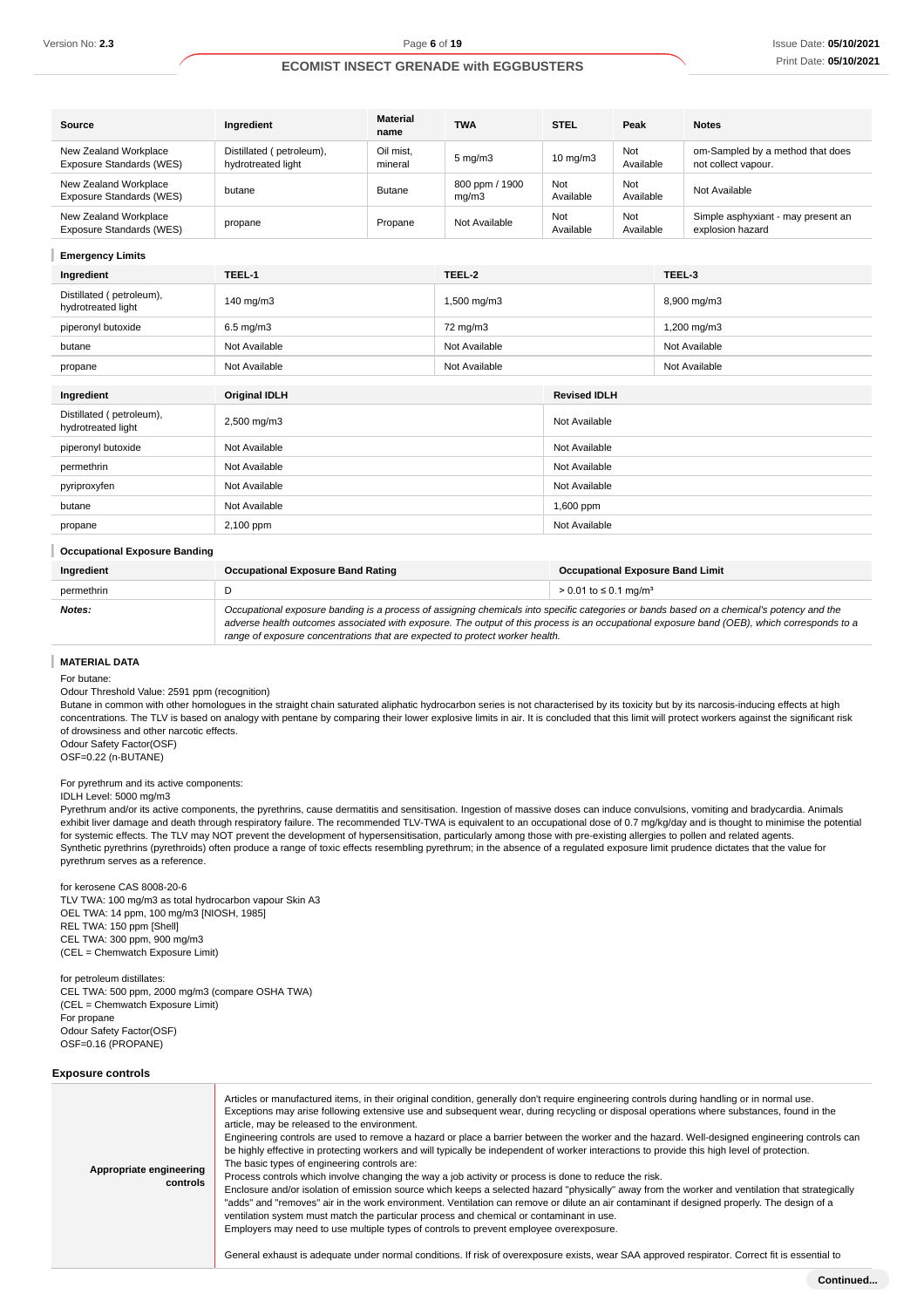obtain adequate protection.

Provide adequate ventilation in warehouse or closed storage areas.

Air contaminants generated in the workplace possess varying "escape" velocities which, in turn, determine the "capture velocities" of fresh circulating air required to effectively remove the contaminant.

| Type of Contaminant:                                                                                                                       | Speed:        |
|--------------------------------------------------------------------------------------------------------------------------------------------|---------------|
| aerosols, (released at low velocity into zone of active generation)                                                                        | $0.5 - 1$ m/s |
| direct spray, spray painting in shallow booths, gas discharge (active generation into zone of rapid air motion) 1-2.5 m/s (200-500 f/min.) |               |

Within each range the appropriate value depends on:

| Lower end of the range                                     | Upper end of the range           |
|------------------------------------------------------------|----------------------------------|
| 1: Room air currents minimal or favourable to capture      | 1: Disturbing room air currents  |
| 2: Contaminants of low toxicity or of nuisance value only. | 2: Contaminants of high toxicity |
| 3: Intermittent, low production.                           | 3: High production, heavy use    |
| 4: Large hood or large air mass in motion                  | 4: Small hood-local control only |

Simple theory shows that air velocity falls rapidly with distance away from the opening of a simple extraction pipe. Velocity generally decreases with the square of distance from the extraction point (in simple cases). Therefore the air speed at the extraction point should be adjusted, accordingly, after reference to distance from the contaminating source. The air velocity at the extraction fan, for example, should be a minimum of 1-2 m/s (200-400 f/min.) for extraction of solvents generated in a tank 2 meters distant from the extraction point. Other mechanical considerations, producing performance deficits within the extraction apparatus, make it essential that theoretical air velocities are multiplied by factors of 10 or more when extraction systems are installed or used.

| <b>Personal protection</b> |                                                                                                                                                                                                                                                                                                                                                                                                                                                                                                                                                                                                                                                                                                                                                                                                                                                                                                                                                                                                                                                                                                                                                                                                                                                                                                                                                                                                                                                                                                                                                                                                                                                                                                                                                                                                                                                                                                                                                                                                                       |
|----------------------------|-----------------------------------------------------------------------------------------------------------------------------------------------------------------------------------------------------------------------------------------------------------------------------------------------------------------------------------------------------------------------------------------------------------------------------------------------------------------------------------------------------------------------------------------------------------------------------------------------------------------------------------------------------------------------------------------------------------------------------------------------------------------------------------------------------------------------------------------------------------------------------------------------------------------------------------------------------------------------------------------------------------------------------------------------------------------------------------------------------------------------------------------------------------------------------------------------------------------------------------------------------------------------------------------------------------------------------------------------------------------------------------------------------------------------------------------------------------------------------------------------------------------------------------------------------------------------------------------------------------------------------------------------------------------------------------------------------------------------------------------------------------------------------------------------------------------------------------------------------------------------------------------------------------------------------------------------------------------------------------------------------------------------|
| Eye and face protection    | Safety glasses with side shields.<br>Chemical goggles.<br>Contact lenses may pose a special hazard; soft contact lenses may absorb and concentrate irritants. A written policy document, describing<br>the wearing of lenses or restrictions on use, should be created for each workplace or task. This should include a review of lens absorption<br>and adsorption for the class of chemicals in use and an account of injury experience. Medical and first-aid personnel should be trained in<br>their removal and suitable equipment should be readily available. In the event of chemical exposure, begin eye irrigation immediately and<br>remove contact lens as soon as practicable. Lens should be removed at the first signs of eye redness or irritation - lens should be removed in<br>a clean environment only after workers have washed hands thoroughly. [CDC NIOSH Current Intelligence Bulletin 59], [AS/NZS 1336 or<br>national equivalent]<br>Close fitting gas tight goggles<br><b>DO NOT</b> wear contact lenses.<br>Contact lenses may pose a special hazard; soft contact lenses may absorb and concentrate irritants. A written policy document, describing<br>the wearing of lens or restrictions on use, should be created for each workplace or task. This should include a review of lens absorption and<br>adsorption for the class of chemicals in use and an account of injury experience. Medical and first-aid personnel should be trained in their<br>removal and suitable equipment should be readily available. In the event of chemical exposure, begin eye irrigation immediately and remove<br>contact lens as soon as practicable. Lens should be removed at the first signs of eye redness or irritation - lens should be removed in a clean<br>environment only after workers have washed hands thoroughly. [CDC NIOSH Current Intelligence Bulletin 59], [AS/NZS 1336 or national<br>equivalent]<br>No special equipment required due to the physical form of the product. |
| <b>Skin protection</b>     | See Hand protection below                                                                                                                                                                                                                                                                                                                                                                                                                                                                                                                                                                                                                                                                                                                                                                                                                                                                                                                                                                                                                                                                                                                                                                                                                                                                                                                                                                                                                                                                                                                                                                                                                                                                                                                                                                                                                                                                                                                                                                                             |
| Hands/feet protection      | <b>NOTE:</b><br>The material may produce skin sensitisation in predisposed individuals. Care must be taken, when removing gloves and other protective<br>equipment, to avoid all possible skin contact.<br>Contaminated leather items, such as shoes, belts and watch-bands should be removed and destroyed.<br>No special equipment needed when handling small quantities.<br>OTHERWISE:<br>For potentially moderate exposures:<br>▶ Wear general protective gloves, eg. light weight rubber gloves.<br>For potentially heavy exposures:<br>▶ Wear chemical protective gloves, eg. PVC. and safety footwear.<br>No special equipment required due to the physical form of the product.                                                                                                                                                                                                                                                                                                                                                                                                                                                                                                                                                                                                                                                                                                                                                                                                                                                                                                                                                                                                                                                                                                                                                                                                                                                                                                                               |
| <b>Body protection</b>     | See Other protection below                                                                                                                                                                                                                                                                                                                                                                                                                                                                                                                                                                                                                                                                                                                                                                                                                                                                                                                                                                                                                                                                                                                                                                                                                                                                                                                                                                                                                                                                                                                                                                                                                                                                                                                                                                                                                                                                                                                                                                                            |
| Other protection           | ▶ The clothing worn by process operators insulated from earth may develop static charges far higher (up to 100 times) than the minimum<br>ignition energies for various flammable gas-air mixtures. This holds true for a wide range of clothing materials including cotton.<br>Avoid dangerous levels of charge by ensuring a low resistivity of the surface material worn outermost.<br>BRETHERICK: Handbook of Reactive Chemical Hazards.<br>No special equipment needed when handling small quantities.<br><b>OTHERWISE:</b><br>• Overalls.<br>Skin cleansing cream.<br>Eyewash unit.<br>Do not spray on hot surfaces.<br>No special equipment required due to the physical form of the product.                                                                                                                                                                                                                                                                                                                                                                                                                                                                                                                                                                                                                                                                                                                                                                                                                                                                                                                                                                                                                                                                                                                                                                                                                                                                                                                  |

### **Respiratory protection**

Respiratory protection not normally required due to the physical form of the product.

Generally not applicable.

Aerosols, in common with most vapours/ mists, should never be used in confined spaces without adequate ventilation. Aerosols, containing agents designed to enhance or mask smell, have triggered allergic reactions in predisposed individuals.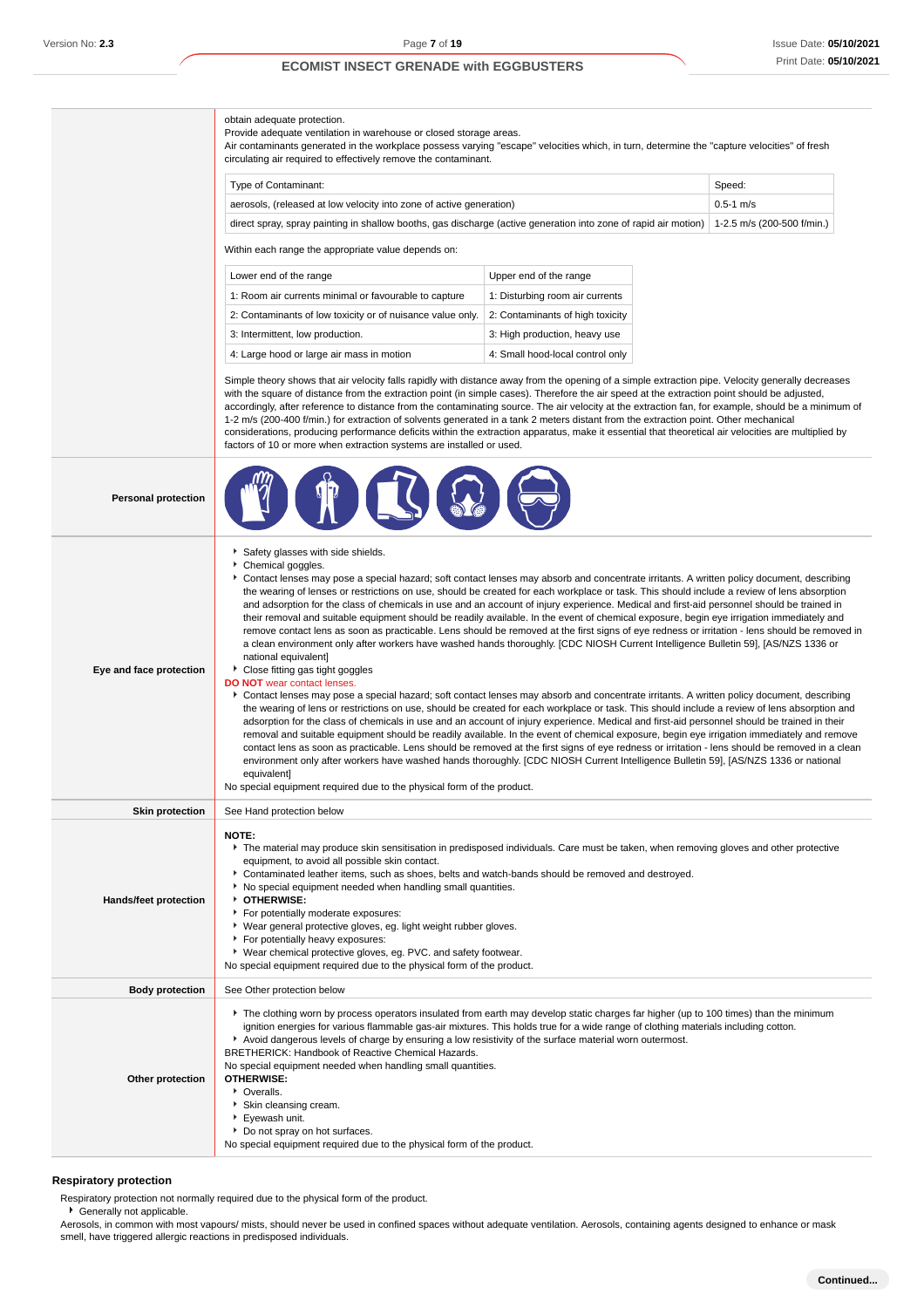## **SECTION 9 Physical and chemical properties**

#### **Information on basic physical and chemical properties**

**Appearance** Packed as liquid under pressure and remains liquid only under pressure. Sudden release of pressure or leakage may result in rapid vapourisation with generation of a large volume of highly flammable / explosive gas. **Physical state** article **Relative density (Water = 1)** 0.567 **Odour** Not Available **Partition coefficient n-octanol**<br> **Partition coefficient n-octanol Not Available Odour threshold** Not Available **Auto-ignition temperature (°C)** 431 **pH (as supplied)** Not Applicable **Decomposition temperature** Not Available **Melting point / freezing point CONFIDENTIAL CONTRACT Not Available Viscosity (cSt)** Not Available **Initial boiling point and boiling rand bolling** Not Available **Molecular weight (g/mol)** Not Applicable **range** (°C) **Flash point (°C)** -81 **Taste** Not Available **Evaporation rate** Not Available BuAC = 1 **Explosive properties** Not Available **Flammability** HIGHLY FLAMMABLE. **Oxidising properties** Not Available **Upper Explosive Limit (%)** 10 **Surface Tension (dyn/cm or**<br>
mN/m) **Not Available Lower Explosive Limit (%)** 1.5 **Volatile Component (%vol)** Not Available **Vapour pressure (kPa)** Not Available **Gas group** Not Available **Gas group** Not Available **Solubility in water** Immiscible **pH as a solution (%)** Not Applicable **Vapour density (Air = 1)** Not Available **VOC g/L** Not Available **VOC g/L** Not Available

## **SECTION 10 Stability and reactivity**

| Elevated temperatures.<br>Presence of open flame.<br><b>Chemical stability</b><br>Product is considered stable.<br>Hazardous polymerisation will not occur.<br>Possibility of hazardous<br>See section 7<br>reactions<br><b>Conditions to avoid</b><br>See section 7<br>Incompatible materials<br>See section 7 | <b>Reactivity</b> | See section 7 |
|-----------------------------------------------------------------------------------------------------------------------------------------------------------------------------------------------------------------------------------------------------------------------------------------------------------------|-------------------|---------------|
|                                                                                                                                                                                                                                                                                                                 |                   |               |
|                                                                                                                                                                                                                                                                                                                 |                   |               |
|                                                                                                                                                                                                                                                                                                                 |                   |               |
|                                                                                                                                                                                                                                                                                                                 |                   |               |
| <b>Hazardous decomposition</b><br>See section 5<br>products                                                                                                                                                                                                                                                     |                   |               |

## **SECTION 11 Toxicological information**

#### **Information on toxicological effects**

| Inhaled | The material is not thought to produce adverse health effects or irritation of the respiratory tract (as classified by EC Directives using animal<br>models). Nevertheless, good hygiene practice requires that exposure be kept to a minimum and that suitable control measures be used in an<br>occupational setting.<br>Inhalation of pyrethrins may produce nausea, vomiting, sneezing, serious nasal discharge, nasal stuffiness and asthma. High concentrations may<br>produce hyperexcitability, incoordination, tremors, muscular paralysis and death (due to respiratory failure).<br>There have been some reports of transient facial tingling (paraesthesia) which lasts a few hours after exposure.<br>No health effects were seen in humans exposed at 1,000 ppm isobutane for up to 8 hours or 500 ppm for 8 hours/day for 10 days. Isobutane can<br>have anaesthetic and asphyxiant effects at high concentrations, well above the lower explosion limit of 1.8% (18,000 ppm).<br>Butane is a simple asphyxiant and is mildly anaesthetic at high concentrations (20-25%). 10000 ppm for 10 minutes causes drowsiness.<br>Narcotic effects may be accompanied by exhilaration, dizziness, headache, nausea, confusion, incoordination and unconsciousness in severe<br>cases<br>The paraffin gases C1-4 are practically nontoxic below the lower flammability limit, 18,000 to 50,000 ppm; above this, low to moderate incidental<br>effects such as CNS depression and irritation occur, but are completely reversible upon cessation of the exposure.<br>The vapour is discomforting<br><b>WARNING:</b> Intentional misuse by concentrating/inhaling contents may be lethal.<br>In common with natural pyrethrins, the material may produce central nervous system stimulation with nausea, vomiting, gastroenteritis, diarrhoea,<br>hypersensitivity, incoordination, tremors, muscle paralysis, convulsion, coma, and respiratory failure. Synthetic pyrethroids are neuropoisons<br>acting on the axons in the peripheral and central nervous systems by interacting with sodium channels in mammals and/or insects. A single dose<br>produces toxic signs in mammals, such as tremors, hyperexcitability, salivation, choreoathetosis (a condition characterised by aimless muscle<br>movements and involuntary motions), and paralysis. The signs disappear fairly rapidly, and the animals recover, generally within a week. At<br>near-lethal dose levels, synthetic pyrethroids cause transient changes in the nervous system, such as axonal swelling and/or breaks and myelin<br>degeneration in the sciatic nerves. They are not considered to cause delayed neurotoxicity of the kind induced by some organophosphorus |
|---------|-----------------------------------------------------------------------------------------------------------------------------------------------------------------------------------------------------------------------------------------------------------------------------------------------------------------------------------------------------------------------------------------------------------------------------------------------------------------------------------------------------------------------------------------------------------------------------------------------------------------------------------------------------------------------------------------------------------------------------------------------------------------------------------------------------------------------------------------------------------------------------------------------------------------------------------------------------------------------------------------------------------------------------------------------------------------------------------------------------------------------------------------------------------------------------------------------------------------------------------------------------------------------------------------------------------------------------------------------------------------------------------------------------------------------------------------------------------------------------------------------------------------------------------------------------------------------------------------------------------------------------------------------------------------------------------------------------------------------------------------------------------------------------------------------------------------------------------------------------------------------------------------------------------------------------------------------------------------------------------------------------------------------------------------------------------------------------------------------------------------------------------------------------------------------------------------------------------------------------------------------------------------------------------------------------------------------------------------------------------------------------------------------------------------------------------------------------------------------------------------------------------------------------------------------------------------------------------------------------------------------------------------------------------------------------------------------------------------------------------------------------|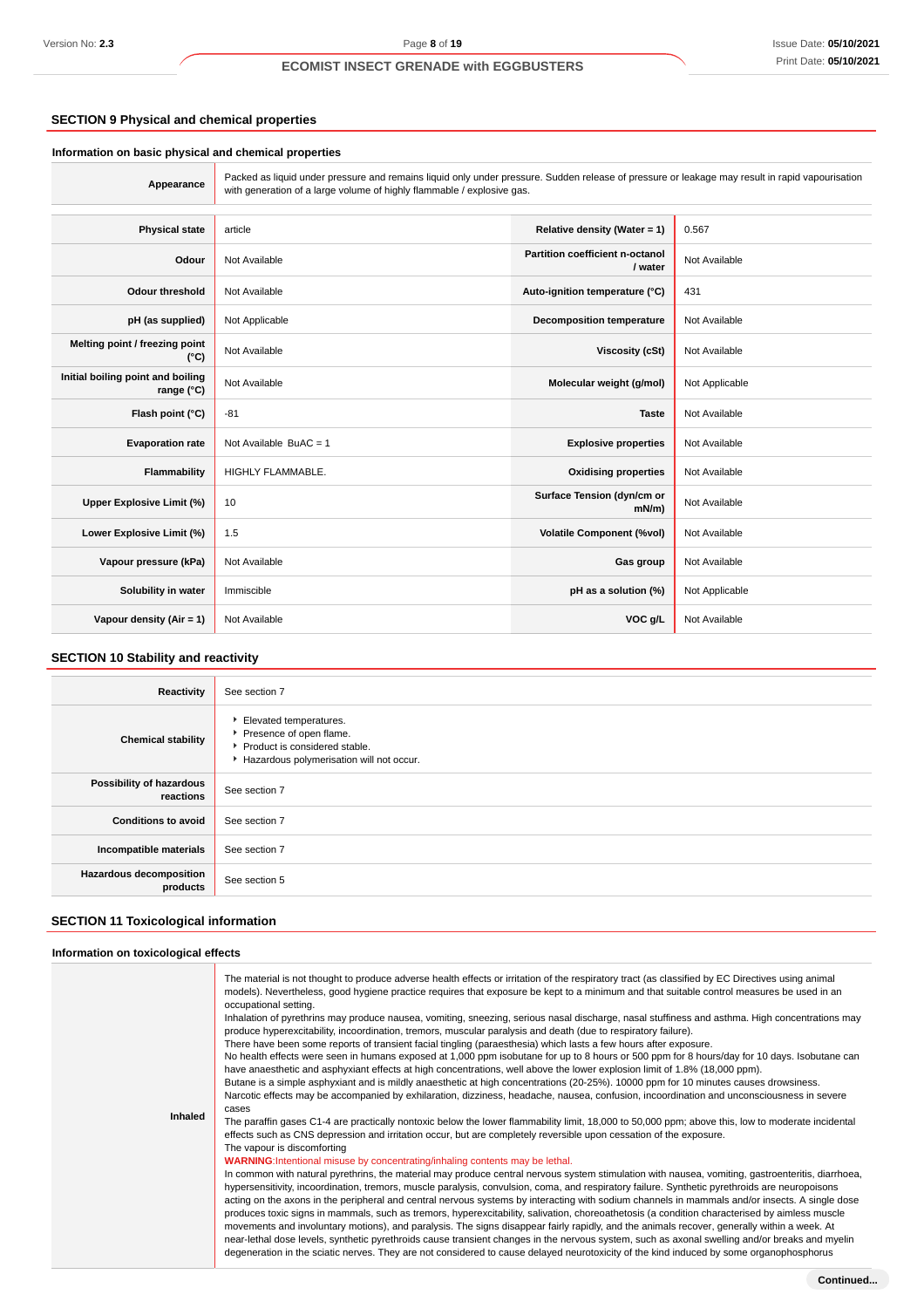|                     | compounds. Pyrethroids have at least two distinct actions- a short-term pharmacological effect at near-lethal dose levels and a more long-term<br>neurotoxic effect that results in sparse axonal nerve damage.                                                                                                                                                                                                                                                                                                                                                                                                                                                                                                                                                                                                                                                                                                                                                                                                                                                                                                                                                                                                                                                                                                                                                                                                                                                                                                                                                                                                                                                                                                                                                                                                                                                                                                                                                                                                                                                                                                                                                                                                                                                                                                           |
|---------------------|---------------------------------------------------------------------------------------------------------------------------------------------------------------------------------------------------------------------------------------------------------------------------------------------------------------------------------------------------------------------------------------------------------------------------------------------------------------------------------------------------------------------------------------------------------------------------------------------------------------------------------------------------------------------------------------------------------------------------------------------------------------------------------------------------------------------------------------------------------------------------------------------------------------------------------------------------------------------------------------------------------------------------------------------------------------------------------------------------------------------------------------------------------------------------------------------------------------------------------------------------------------------------------------------------------------------------------------------------------------------------------------------------------------------------------------------------------------------------------------------------------------------------------------------------------------------------------------------------------------------------------------------------------------------------------------------------------------------------------------------------------------------------------------------------------------------------------------------------------------------------------------------------------------------------------------------------------------------------------------------------------------------------------------------------------------------------------------------------------------------------------------------------------------------------------------------------------------------------------------------------------------------------------------------------------------------------|
|                     | This synthetic pyrethroid produces Type I poisoning syndrome (or "T" syndrome which is characteristic of those esters lacking an alpha-cyano<br>substituent) and, in rats, causes such signs as sparring and aggressive behaviour, enhanced startle response, whole body tremor and<br>prostration. Evidence indicates that Type I syndrome involves peripheral nerves in the mammal. Although this insecticide cannot be considered<br>highly toxic in mammals its use indoors, in enclosed and poorly ventilated spaces may result in toxic effects in humans. Although natural<br>pyrethroid produces allergic responses (rather than direct neurotoxicity) there is little evidence of allergic-type responses amongst humans<br>exposed to the synthetic pyrethroid esters.<br>[Cassaret & Doull's Toxicology: The Basic Science of Poisoning, 4th Ed.]                                                                                                                                                                                                                                                                                                                                                                                                                                                                                                                                                                                                                                                                                                                                                                                                                                                                                                                                                                                                                                                                                                                                                                                                                                                                                                                                                                                                                                                              |
|                     | High inhaled concentrations of mixed hydrocarbons may produce narcosis characterised by nausea, vomiting and lightheadedness. Inhalation of<br>aerosols may produce severe pulmonary oedema, pneumonitis and pulmonary haemorrhage. Inhalation of petroleum hydrocarbons consisting<br>substantially of low molecular weight species (typically C2-C12) may produce irritation of mucous membranes, incoordination, giddiness, nausea,<br>vertigo, confusion, headache, appetite loss, drowsiness, tremors and anaesthetic stupor. Massive exposures may produce central nervous<br>system depression with sudden collapse and deep coma; fatalities have been recorded. Irritation of the brain and/or apnoeic anoxia may produce<br>convulsions. Although recovery following overexposure is generally complete, cerebral micro-haemorrhage of focal post-inflammatory scarring<br>may produce epileptiform seizures some months after the exposure. Pulmonary episodes may include chemical pneumonitis with oedema and<br>haemorrhage. The lighter hydrocarbons may produce kidney and neurotoxic effects. Pulmonary irritancy increases with carbon chain length for<br>paraffins and olefins. Alkenes produce pulmonary oedema at high concentrations. Liquid paraffins may produce anaesthesia and depressant<br>actions leading to weakness, dizziness, slow and shallow respiration, unconsciousness, convulsions and death. C5-7 paraffins may also produce<br>polyneuropathy. Aromatic hydrocarbons accumulate in lipid rich tissues (typically the brain, spinal cord and peripheral nerves) and may produce<br>functional impairment manifested by nonspecific symptoms such as nausea, weakness, fatigue and vertigo; severe exposures may produce<br>inebriation or unconsciousness. Many of the petroleum hydrocarbons are cardiac sensitisers and may cause ventricular fibrillations.<br>Central nervous system (CNS) depression may include nonspecific discomfort, symptoms of giddiness, headache, dizziness, nausea,<br>anaesthetic effects, slowed reaction time, slurred speech and may progress to unconsciousness. Serious poisonings may result in respiratory<br>depression and may be fatal.                                                                                                 |
|                     | Material is highly volatile and may quickly form a concentrated atmosphere in confined or unventilated areas. The vapour may displace and<br>replace air in breathing zone, acting as a simple asphyxiant. This may happen with little warning of overexposure.<br>Acute effects from inhalation of high concentrations of vapour are pulmonary irritation, including coughing, with nausea; central nervous system<br>depression - characterised by headache and dizziness, increased reaction time, fatigue and loss of co-ordination                                                                                                                                                                                                                                                                                                                                                                                                                                                                                                                                                                                                                                                                                                                                                                                                                                                                                                                                                                                                                                                                                                                                                                                                                                                                                                                                                                                                                                                                                                                                                                                                                                                                                                                                                                                   |
| Ingestion           | Piperidines produces a pressor effect (blood-pressure increase) and respiratory stimulation in a manner similar to their analogue, nicotine. The<br>piperidine alkaloids (e.g. coniine), extracted from poison hemlock, produce ataxia, salivation, convulsions and coma. Because of structural<br>similarities with nicotine, various mammalian receptors may bind these substances. As a consequence, clinical findings may include initial<br>stimulation (tremor, ataxia, mydriasis), nausea, vomiting, sore throat followed by cardiorespiratory depression (bradycardia, paralysis, coma) and<br>ascending paralysis. Death may result from respiratory failure. Stimulation of nicotinic receptors primarily affects the autonomic ganglia, adrenal<br>medulla, and the motor end-plate of striated muscle; nicotinic agonists primarily produce actions affecting the neurosmuscular junctions<br>(producing, for example, fasciculations, weakness and paralysis) and muscarinic effects (producing postganglionic stimulation and, as a result,<br>cardiac inhibition, vasodilation, salivation, lachrymation, bronchoconstriction and gastrointestinal stimulation). In animals, near lethal doses of<br>piperidine may produce increased excitability to sound and touch and cause contraction of the smooth muscle and increased blood pressure. The<br>piperidines may exert an inotropic and chronotropic action on the heart. Large doses block ganglionic conduction. Small doses cause both<br>parasympathetic and sympathetic stimulation due to action on the ganglia. Signs of intoxication include increased blood pressure and heart rate,<br>nausea, vomiting, salivation, laboured breathing, muscular weakness, paralysis and convulsions.<br>Ingestion of pyrethrins may produce nausea, vomiting, headache and other central nervous system disturbances. Excitation, muscular tremors<br>and a period of shock may be followed by death. Dogs fed 5000 ppm of pyrethrum, for 90 days, developed dyspnae, tremors, ataxia and<br>excessive salivation. An estimated fatal human dose is thought to be 100 gms. for a typical 70 kg man (1430 mg/kg).<br>Not normally a hazard due to physical form of product.<br>Considered an unlikely route of entry in commercial/industrial environments |
| <b>Skin Contact</b> | Evidence exists, or practical experience predicts, that the material either produces inflammation of the skin in a substantial number of individuals<br>following direct contact, and/or produces significant inflammation when applied to the healthy intact skin of animals, for up to four hours, such<br>inflammation being present twenty-four hours or more after the end of the exposure period. Skin irritation may also be present after prolonged or<br>repeated exposure; this may result in a form of contact dermatitis (nonallergic). The dermatitis is often characterised by skin redness (erythema)<br>and swelling (oedema) which may progress to blistering (vesiculation), scaling and thickening of the epidermis. At the microscopic level there<br>may be intercellular oedema of the spongy layer of the skin (spongiosis) and intracellular oedema of the epidermis.<br>The material may accentuate any pre-existing dermatitis condition<br>Skin contact is not thought to have harmful health effects (as classified under EC Directives); the material may still produce health damage<br>following entry through wounds, lesions or abrasions.<br>Skin contact with natural pyrethrins may result in severe dermatitis and may also be associated with allergic rhinitis and asthma. Absorption<br>through the skin may result in a toxic syndrome similar to that produced by inhalation. Systemic effects, following skin absorption, may include<br>liver and kidney damage. Prolonged or repeated exposure may cause central nervous system effects and allergic skin reaction.<br>Spray mist may produce discomfort<br>Open cuts, abraded or irritated skin should not be exposed to this material<br>Entry into the blood-stream through, for example, cuts, abrasions, puncture wounds or lesions, may produce systemic injury with harmful effects.<br>Examine the skin prior to the use of the material and ensure that any external damage is suitably protected.                                                                                                                                                                                                                                                                                                                  |
| Eye                 | Evidence exists, or practical experience predicts, that the material may cause eye irritation in a substantial number of individuals and/or may<br>produce significant ocular lesions which are present twenty-four hours or more after instillation into the eye(s) of experimental animals.<br>Repeated or prolonged eye contact may cause inflammation characterised by temporary redness (similar to windburn) of the conjunctiva<br>(conjunctivitis); temporary impairment of vision and/or other transient eye damage/ulceration may occur.<br>Direct contact with the eye may not cause irritation because of the extreme volatility of the gas; however concentrated atmospheres may produce<br>irritation after brief exposures                                                                                                                                                                                                                                                                                                                                                                                                                                                                                                                                                                                                                                                                                                                                                                                                                                                                                                                                                                                                                                                                                                                                                                                                                                                                                                                                                                                                                                                                                                                                                                                  |
| Chronic             | Repeated or long-term occupational exposure is likely to produce cumulative health effects involving organs or biochemical systems.<br>Practical experience shows that skin contact with the material is capable either of inducing a sensitisation reaction in a substantial number of<br>individuals, and/or of producing a positive response in experimental animals.<br>Substances that can cause occupational asthma (also known as asthmagens and respiratory sensitisers) can induce a state of specific airway<br>hyper-responsiveness via an immunological, irritant or other mechanism. Once the airways have become hyper-responsive, further exposure to<br>the substance, sometimes even to tiny quantities, may cause respiratory symptoms. These symptoms can range in severity from a runny nose to<br>asthma. Not all workers who are exposed to a sensitiser will become hyper-responsive and it is impossible to identify in advance who are likely to<br>become hyper-responsive.                                                                                                                                                                                                                                                                                                                                                                                                                                                                                                                                                                                                                                                                                                                                                                                                                                                                                                                                                                                                                                                                                                                                                                                                                                                                                                                     |

Substances than can cuase occupational asthma should be distinguished from substances which may trigger the symptoms of asthma in people with pre-existing air-way hyper-responsiveness. The latter substances are not classified as asthmagens or respiratory sensitisers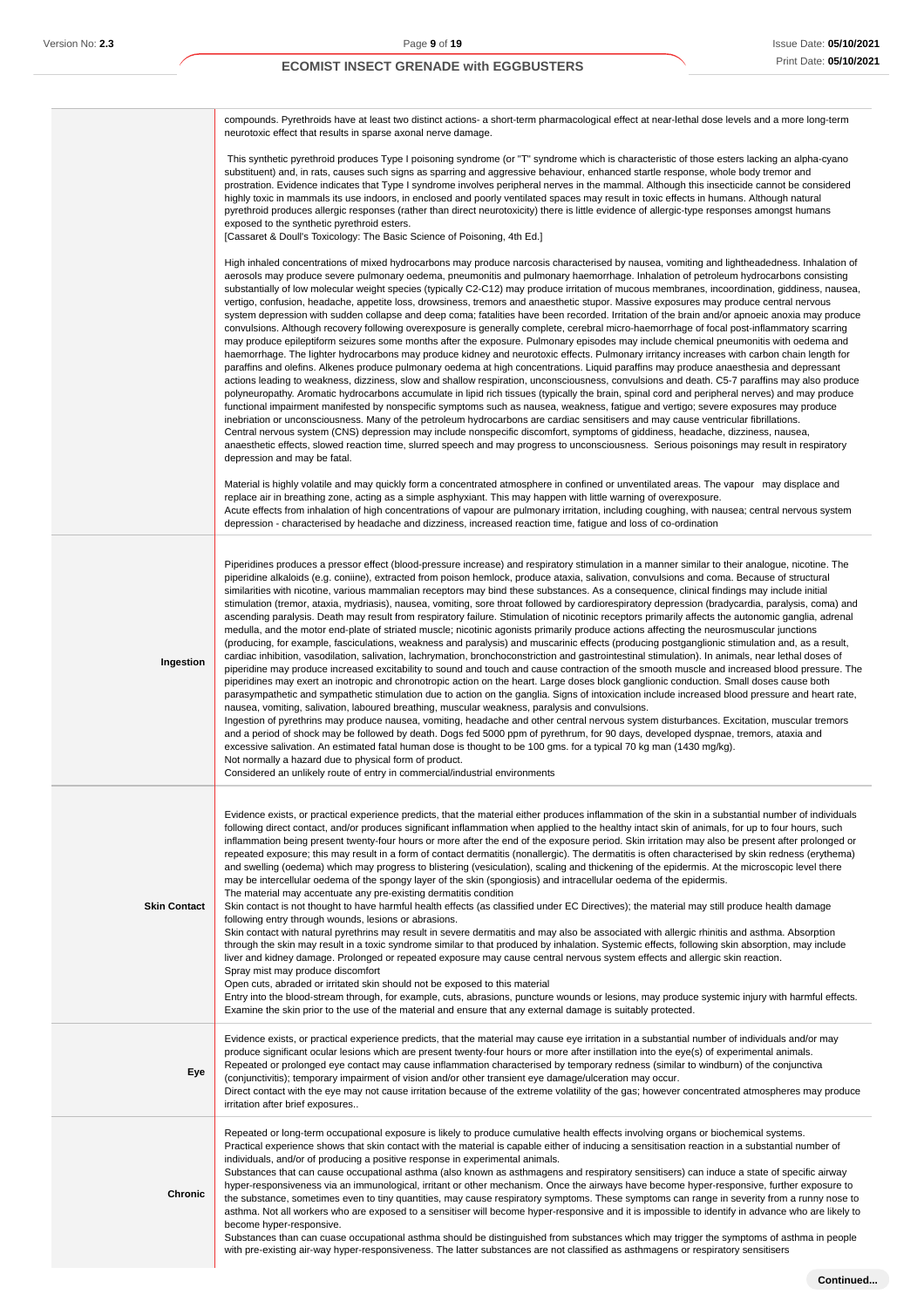| Wherever it is reasonably practicable, exposure to substances that can cuase occupational asthma should be prevented. Where this is not<br>possible the primary aim is to apply adequate standards of control to prevent workers from becoming hyper-responsive.<br>Activities giving rise to short-term peak concentrations should receive particular attention when risk management is being considered. Health<br>surveillance is appropriate for all employees exposed or liable to be exposed to a substance which may cause occupational asthma and there<br>should be appropriate consultation with an occupational health professional over the degree of risk and level of surveillance.<br>Chronic poisoning by natural pyrethrins may result in convulsion, tetanic paralysis, rapid and uneven heart beat, liver and kidney damage, or<br>death.                                                                                                                                                                                                                                                                                                                                                                                                                                                                                                                                                                                                                                                                                                                                                                 |
|------------------------------------------------------------------------------------------------------------------------------------------------------------------------------------------------------------------------------------------------------------------------------------------------------------------------------------------------------------------------------------------------------------------------------------------------------------------------------------------------------------------------------------------------------------------------------------------------------------------------------------------------------------------------------------------------------------------------------------------------------------------------------------------------------------------------------------------------------------------------------------------------------------------------------------------------------------------------------------------------------------------------------------------------------------------------------------------------------------------------------------------------------------------------------------------------------------------------------------------------------------------------------------------------------------------------------------------------------------------------------------------------------------------------------------------------------------------------------------------------------------------------------------------------------------------------------------------------------------------------------|
| The natural pyrethrins may produce hypersensitivity, especially following previous sensitising exposure. In general, repeated exposures over 2 or<br>3 years are required to elicit a response and involve exposure to pyrethrum rather than its individual components (including pyrethrins). The<br>sesquiterpene lactone (pyrethrosin) and the pyrethrum glycoproteins account for the immediate and delayed hypersensitivity seen in guinea pigs<br>following a single injection of ground chrysanthemum in Freud's adjuvant. Mild erythematic vesicular dermatitis (with papules), pruritus, localized<br>oedema (particularly of the face, lips and eyelids), rhinitis, tachycardia, pallor and sweating are the most common syndromes. An initial skin<br>sensitisation can progress to marked dermal oedema and skin cracking. Pyrethrum dermatitis appears to increase in hot weather or under<br>conditions were heavy perspiration is produced. The active ingredients of pyrethrum (except pyrethrin II) are inactive in patch tests. Those<br>patients allergic to ragweed pollen are particularly sensitive to pyrethrin.                                                                                                                                                                                                                                                                                                                                                                                                                                                                                      |
| Rats fed on a diet of pyrethrins for 5000 ppm for 2 years showed some signs of tissue damage including liver lesions, bile duct proliferation and<br>focal necrosis of the liver cells. A no-effect level of 1000 ppm found in animal experiments correspond to a daily dose of 3600 mg/man.<br>Repeated or prolonged exposure to mixed hydrocarbons may produce narcosis with dizziness, weakness, irritability, concentration and/or<br>memory loss, tremor in the fingers and tongue, vertigo, olfactory disorders, constriction of visual field, paraesthesias of the extremities, weight<br>loss and anaemia and degenerative changes in the liver and kidney. Chronic exposure by petroleum workers, to the lighter hydrocarbons, has<br>been associated with visual disturbances, damage to the central nervous system, peripheral neuropathies (including numbness and<br>paraesthesias), psychological and neurophysiological deficits, bone marrow toxicities (including hypoplasia possibly due to benzene) and hepatic<br>and renal involvement. Chronic dermal exposure to petroleum hydrocarbons may result in defatting which produces localised dermatoses.<br>Surface cracking and erosion may also increase susceptibility to infection by microorganisms. One epidemiological study of petroleum refinery<br>workers has reported elevations in standard mortality ratios for skin cancer along with a dose-response relationship indicating an association<br>between routine workplace exposure to petroleum or one of its constituents and skin cancer, particularly melanoma. Other studies have been |
| unable to confirm this finding.<br>Hydrocarbon solvents are liquid hydrocarbon fractions derived from petroleum processing streams, containing only carbon and hydrogen atoms,<br>with carbon numbers ranging from approximately C5-C20 and boiling between approximately 35-370 deg C. Many of the hydrocarbon solvents<br>have complex and variable compositions with constituents of 4 types, alkanes (normal paraffins, isoparaffins, and cycloparaffins) and aromatics<br>(primarily alkylated one- and two-ring species). Despite the compositional complexity, most hydrocarbon solvent constituents have similar<br>toxicological properties, and the overall toxicological hazards can be characterized in generic terms. Hydrocarbon solvents can cause chemical<br>pneumonitis if aspirated into the lung, and those that are volatile can cause acute CNS effects and/or ocular and respiratory irritation at exposure<br>levels exceeding occupational recommendations. Otherwise, there are few toxicologically important effects. The exceptions, n-hexane and<br>naphthalene, have unique toxicological properties                                                                                                                                                                                                                                                                                                                                                                                                                                                                                           |
| Animal studies:<br>No deaths or treatment related signs of toxicity were observed in rats exposed to light alkylate naphtha (paraffinic hydrocarbons) at<br>concentrations of 668, 2220 and 6646 ppm for 6 hrs/day, 5 days/wk for 13 weeks. Increased liver weights and kidney toxicity (male rats) was<br>observed in high dose animals. Exposure to pregnant rats at concentrations of 137, 3425 and 6850 ppm did not adversely affect reproduction or<br>cause maternal or foetal toxicity. Lifetime skin painting studies in mice with similar naphthas have shown weak or no carcinogenic activity<br>following prolonged and repeated exposure. Similar                                                                                                                                                                                                                                                                                                                                                                                                                                                                                                                                                                                                                                                                                                                                                                                                                                                                                                                                                                |
| naphthas/distillates, when tested at nonirritating dose levels, did not show any significant carcinogenic activity indicating that this tumorigenic<br>response is likely related to chronic irritation and not to dose. The mutagenic potential of naphthas has been reported to be largely negative in a<br>variety of mutagenicity tests. The exact relationship between these results and human health is not known. Some components of this product<br>have been shown to produce a species specific, sex hormonal dependent kidney lesion in male rats from repeated oral or inhalation exposure.<br>Subsequent research has shown that the kidney damage develops via the formation of a alpha-2u-globulin, a mechanism unique to the male rat.<br>Humans do not form alpha-2u-globulin, therefore, the kidney effects resulting from this mechanism are not relevant in human.<br>Principal route of occupational exposure to the gas is by inhalation.                                                                                                                                                                                                                                                                                                                                                                                                                                                                                                                                                                                                                                                              |
| On the basis, primarily, of animal experiments, concern has been expressed by at least one classification body that the material may produce                                                                                                                                                                                                                                                                                                                                                                                                                                                                                                                                                                                                                                                                                                                                                                                                                                                                                                                                                                                                                                                                                                                                                                                                                                                                                                                                                                                                                                                                                 |

carcinogenic or mutagenic effects; in respect of the available information, however, there presently exists inadequate data for making a satisfactory assessment.

| <b>ECOMIST INSECT GRENADE</b> | <b>TOXICITY</b>                                    | <b>IRRITATION</b>                                   |
|-------------------------------|----------------------------------------------------|-----------------------------------------------------|
| with EGGBUSTERS               | Not Available                                      | Not Available                                       |
|                               | <b>TOXICITY</b>                                    | <b>IRRITATION</b>                                   |
| Distillated (petroleum),      | Dermal (rabbit) LD50: >2000 mg/kg <sup>[2]</sup>   | Eye: no adverse effect observed (not irritating)[1] |
| hydrotreated light            | Inhalation(Rat) LC50; $>4.3$ mg/l4h <sup>[1]</sup> | Skin: adverse effect observed (irritating)[1]       |
|                               | Oral(Rat) LD50; >5000 mg/kg <sup>[2]</sup>         |                                                     |
|                               | <b>TOXICITY</b>                                    | <b>IRRITATION</b>                                   |
|                               | dermal (rat) LD50: >2000 mg/kg $[1]$               | Not Available                                       |
| piperonyl butoxide            | Inhalation(Rat) LC50; $>5.2$ mg/l4h <sup>[1]</sup> |                                                     |
|                               | Oral(Rat) LD50; >2000 mg/kg[1]                     |                                                     |
|                               | <b>TOXICITY</b>                                    | <b>IRRITATION</b>                                   |
| permethrin                    | dermal (rat) LD50: 1750 mg/kg $[2]$                | Skin (rabbit): 500 mg/24h - mild                    |
|                               | Oral(Rat) LD50; 383 mg/kg <sup>[2]</sup>           |                                                     |
|                               | <b>TOXICITY</b>                                    | <b>IRRITATION</b>                                   |
| pyriproxyfen                  | dermal (rat) LD50: >2000 mg/kg $[2]$               | Eye (rabbit): minimal *                             |
|                               | Oral(Rat) LD50; >2000 mg/kg[2]                     | Skin (rabbit): non-irritating *                     |
|                               | <b>TOXICITY</b>                                    | <b>IRRITATION</b>                                   |
| butane                        | Inhalation(Rat) LC50; 658 mg/l4h <sup>[2]</sup>    | Not Available                                       |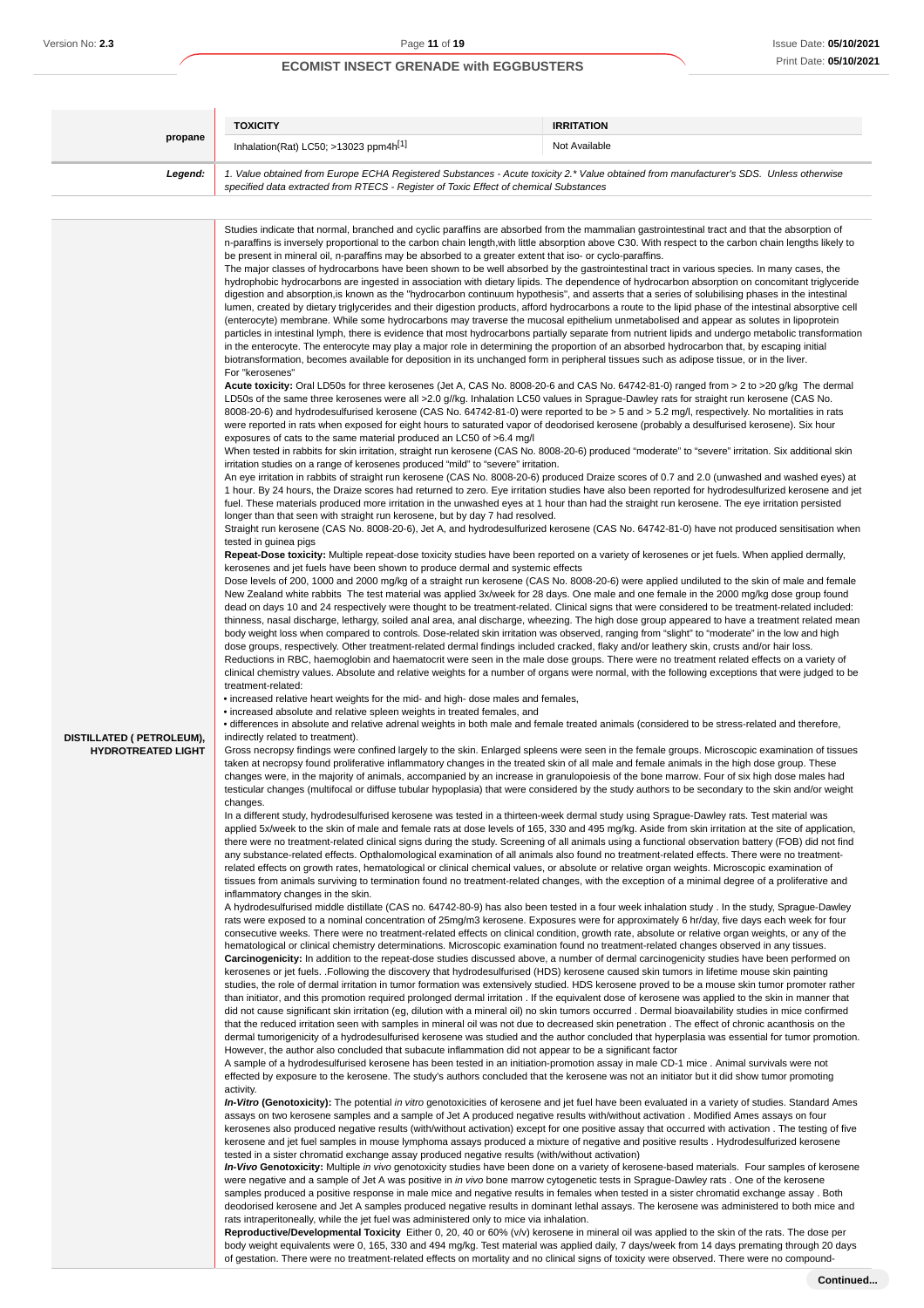|                                                                                | related effects on any of the reproductive/developmental parameters. The authors concluded that the no observable effect level (NOEL) for<br>reproductive/developmental toxicity of HDS kerosene under the treatment conditions of the study was 494 mg/kg/day.<br>Developmental toxicity screening studies on a kerosene and a sample of Jet A have been reported. There were no compound-related deaths in<br>either study. While kerosene produced no clinical signs, the jet fuel produced a dose-related eye irritation (or infection). The signs of irritation<br>lasted from 2 to 8 days with most animals showing signs for 3 days. Neither of the test materials had an effect on body weights or food<br>consumption. Examination of offspring at delivery did not reveal any treatment-related abnormalities, soft tissue changes or skeletal<br>abnormalities. The sex ratio of the fetuses was also unaffected by treatment with either of the compounds.                               |                                 |                                                                                                    |
|--------------------------------------------------------------------------------|------------------------------------------------------------------------------------------------------------------------------------------------------------------------------------------------------------------------------------------------------------------------------------------------------------------------------------------------------------------------------------------------------------------------------------------------------------------------------------------------------------------------------------------------------------------------------------------------------------------------------------------------------------------------------------------------------------------------------------------------------------------------------------------------------------------------------------------------------------------------------------------------------------------------------------------------------------------------------------------------------|---------------------------------|----------------------------------------------------------------------------------------------------|
| PIPERONYL BUTOXIDE                                                             | Dermal (rabbit) LD50: >1880 mg/kg [Handbook of Toxicology] *Published value - probably not peer-reviewed ADI: 0.03 mg/kg                                                                                                                                                                                                                                                                                                                                                                                                                                                                                                                                                                                                                                                                                                                                                                                                                                                                             |                                 |                                                                                                    |
| <b>PERMETHRIN</b>                                                              | The material may cause skin irritation after prolonged or repeated exposure and may produce a contact dermatitis (nonallergic). This form of<br>dermatitis is often characterised by skin redness (erythema) and swelling epidermis. Histologically there may be intercellular oedema of the<br>spongy layer (spongiosis) and intracellular oedema of the epidermis.<br>[* The Pesticides Manual, Incorporating The Agrochemicals Handbook, 10th Edition, Editor Clive Tomlin, 1994, British Crop Protection<br>Council1<br>Oral (rat) LD50: 430-4000 mg/kg * Oral (mouse) LD50: 540-2960 mg/kg * cis/trans ratio: 40:60 cis/trans ratio: 20:80 ADI: 0.05 mg/kg for nominal<br>cis-trans 40:60 and 25:75 isomers only                                                                                                                                                                                                                                                                                |                                 |                                                                                                    |
| <b>PYRIPROXYFEN</b>                                                            | The juvenile hormone mimics generally exhibit excellent acute and repeat dose hazard profiles in animals.<br>Although they disrupt the normal endocrine function of insects, they do not do so in animals.<br>Not a skin sensitiser in guinea pigs * * [manufacturer]                                                                                                                                                                                                                                                                                                                                                                                                                                                                                                                                                                                                                                                                                                                                |                                 |                                                                                                    |
| <b>ECOMIST INSECT GRENADE</b><br>with EGGBUSTERS &<br><b>PERMETHRIN</b>        | The following information refers to contact allergens as a group and may not be specific to this product.<br>Contact allergies quickly manifest themselves as contact eczema, more rarely as urticaria or Quincke's oedema. The pathogenesis of contact<br>eczema involves a cell-mediated (T lymphocytes) immune reaction of the delayed type. Other allergic skin reactions, e.g. contact urticaria,<br>involve antibody-mediated immune reactions. The significance of the contact allergen is not simply determined by its sensitisation potential: the<br>distribution of the substance and the opportunities for contact with it are equally important. A weakly sensitising substance which is widely<br>distributed can be a more important allergen than one with stronger sensitising potential with which few individuals come into contact. From a<br>clinical point of view, substances are noteworthy if they produce an allergic test reaction in more than 1% of the persons tested. |                                 |                                                                                                    |
| DISTILLATED ( PETROLEUM),<br><b>HYDROTREATED LIGHT &amp;</b><br><b>PROPANE</b> | No significant acute toxicological data identified in literature search.                                                                                                                                                                                                                                                                                                                                                                                                                                                                                                                                                                                                                                                                                                                                                                                                                                                                                                                             |                                 |                                                                                                    |
| <b>PIPERONYL BUTOXIDE &amp;</b><br><b>PERMETHRIN</b>                           | The substance is classified by IARC as Group 3:<br>NOT classifiable as to its carcinogenicity to humans.<br>Evidence of carcinogenicity may be inadequate or limited in animal testing.                                                                                                                                                                                                                                                                                                                                                                                                                                                                                                                                                                                                                                                                                                                                                                                                              |                                 |                                                                                                    |
| <b>Acute Toxicity</b>                                                          | ×                                                                                                                                                                                                                                                                                                                                                                                                                                                                                                                                                                                                                                                                                                                                                                                                                                                                                                                                                                                                    | Carcinogenicity                 | ×                                                                                                  |
| <b>Skin Irritation/Corrosion</b>                                               | ×                                                                                                                                                                                                                                                                                                                                                                                                                                                                                                                                                                                                                                                                                                                                                                                                                                                                                                                                                                                                    | Reproductivity                  | ×                                                                                                  |
| <b>Serious Eye Damage/Irritation</b>                                           | ✔                                                                                                                                                                                                                                                                                                                                                                                                                                                                                                                                                                                                                                                                                                                                                                                                                                                                                                                                                                                                    | <b>STOT - Single Exposure</b>   | ×                                                                                                  |
| <b>Respiratory or Skin</b><br>sensitisation                                    | ✔                                                                                                                                                                                                                                                                                                                                                                                                                                                                                                                                                                                                                                                                                                                                                                                                                                                                                                                                                                                                    | <b>STOT - Repeated Exposure</b> | ✔                                                                                                  |
| <b>Mutagenicity</b>                                                            | ×                                                                                                                                                                                                                                                                                                                                                                                                                                                                                                                                                                                                                                                                                                                                                                                                                                                                                                                                                                                                    | <b>Aspiration Hazard</b>        | ×                                                                                                  |
|                                                                                |                                                                                                                                                                                                                                                                                                                                                                                                                                                                                                                                                                                                                                                                                                                                                                                                                                                                                                                                                                                                      | Legend:                         | $\blacktriangleright$ - Data either not available or does not fill the criteria for classification |

## – Data available to make classification

## **SECTION 12 Ecological information**

## **Toxicity**

| <b>ECOMIST INSECT GRENADE</b><br>with EGGBUSTERS | Endpoint         | <b>Test Duration (hr)</b> | <b>Species</b>                | Value              | Source           |
|--------------------------------------------------|------------------|---------------------------|-------------------------------|--------------------|------------------|
|                                                  | Not<br>Available | Not Available             | Not Available                 | Not<br>Available   | Not<br>Available |
| Distillated (petroleum),                         | Endpoint         | <b>Test Duration (hr)</b> | <b>Species</b>                | Value              | Source           |
| hydrotreated light                               | NOEC(ECx)        | 3072h                     | Fish                          | 1 <sub>m</sub> g/l | 1                |
|                                                  | Endpoint         | <b>Test Duration (hr)</b> | <b>Species</b>                | Value              | Source           |
|                                                  | NOEC(ECx)        | 48h                       | Crustacea                     | $0.01$ mg/l        | 4                |
| piperonyl butoxide                               | <b>EC50</b>      | 72h                       | Algae or other aquatic plants | $0.85$ mg/l        | 2                |
|                                                  | <b>LC50</b>      | 96h                       | Fish                          | $1-3.3$ mg/l       | 4                |
|                                                  | <b>EC50</b>      | 48h                       | Crustacea                     | 0.46-0.674mg/L     | $\overline{4}$   |
|                                                  | Endpoint         | <b>Test Duration (hr)</b> | <b>Species</b>                | Value              | <b>Source</b>    |
|                                                  | NOEC(ECx)        | 504h                      | Crustacea                     | $<$ 0.001mg/L      | 4                |
| permethrin                                       | <b>LC50</b>      | 96h                       | Fish                          | $<$ 0.001mg/L      | 4                |
|                                                  | <b>EC50</b>      | 48h                       | Crustacea                     | $<$ 0.001mg/L      | 4                |
|                                                  | Endpoint         | <b>Test Duration (hr)</b> | <b>Species</b>                | Value              | Source           |
| pyriproxyfen                                     | NOEC(ECx)        | 504h                      | Crustacea                     | $<$ 0.001mg/L      | 4                |
|                                                  | <b>EC50</b>      | 72h                       | Algae or other aquatic plants | 0.063-0.076mg/L    | 4                |
|                                                  | <b>LC50</b>      | 96h                       | Fish                          | >0.332mg/L         | 4                |
|                                                  | EC50             | 48h                       | Crustacea                     | $0.4$ mg/l         | $\overline{c}$   |
|                                                  | Endpoint         | <b>Test Duration (hr)</b> | <b>Species</b>                | Value              | Source           |
| butane                                           | <b>LC50</b>      | 96h                       | Fish                          | 24.11mg/l          | $\overline{2}$   |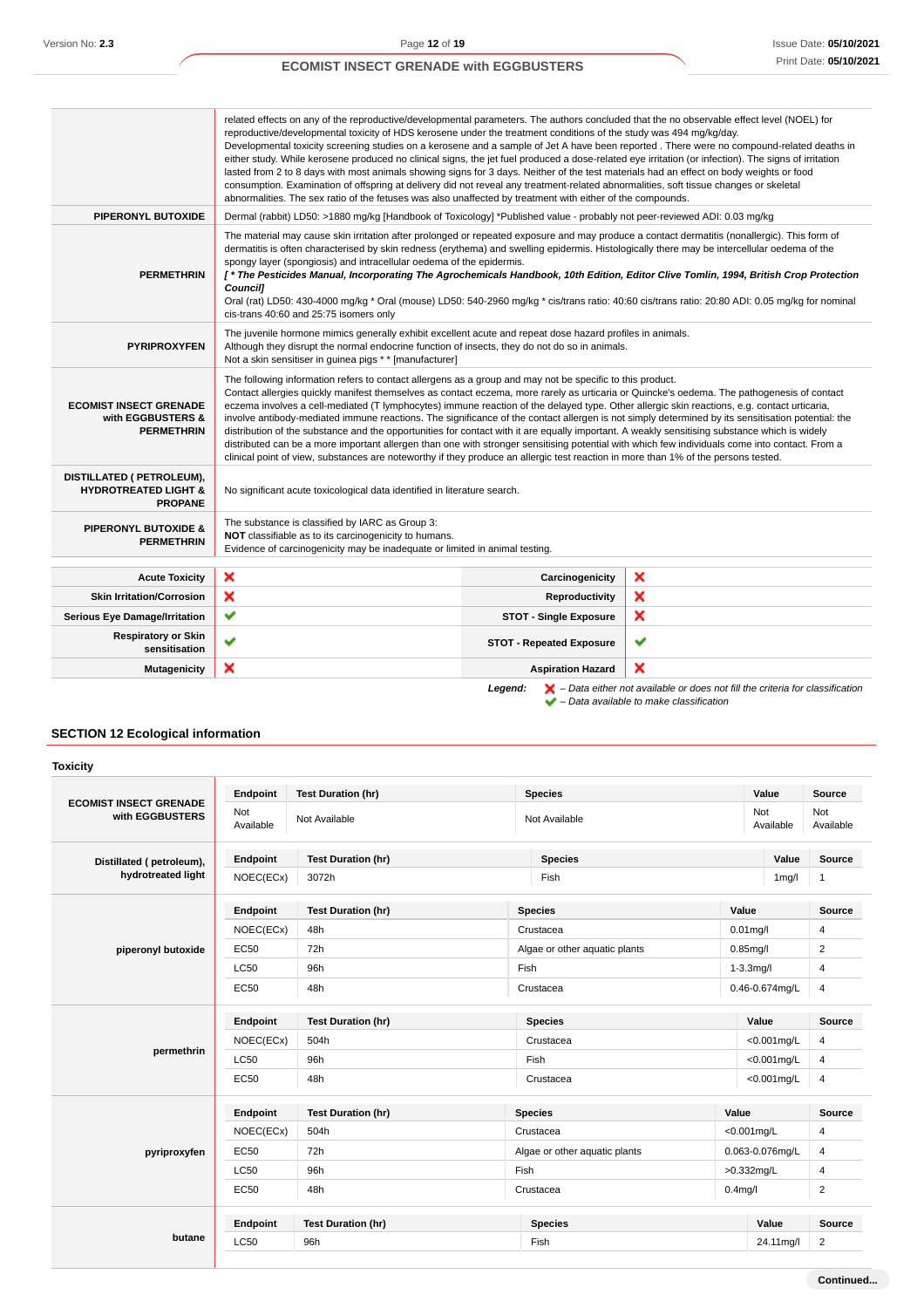|         | EC50(ECx)   | 96h                                                                                                                                                                                                                                                                                      | Algae or other aquatic plants | 7.71mg/l  | $\overline{2}$ |
|---------|-------------|------------------------------------------------------------------------------------------------------------------------------------------------------------------------------------------------------------------------------------------------------------------------------------------|-------------------------------|-----------|----------------|
|         | EC50        | 96h                                                                                                                                                                                                                                                                                      | Algae or other aguatic plants | 7.71mg/l  | $\overline{2}$ |
|         | Endpoint    | <b>Test Duration (hr)</b>                                                                                                                                                                                                                                                                | <b>Species</b>                | Value     | Source         |
|         | EC50(ECx)   | 96h                                                                                                                                                                                                                                                                                      | Algae or other aquatic plants | 7.71mg/l  | $\overline{2}$ |
| propane | LC50        | 96h                                                                                                                                                                                                                                                                                      | Fish                          | 24.11mg/l | $\overline{2}$ |
|         | <b>EC50</b> | 96h                                                                                                                                                                                                                                                                                      | Algae or other aquatic plants | 7.71mg/l  | $\overline{2}$ |
| Legend: |             | Extracted from 1. IUCLID Toxicity Data 2. Europe ECHA Registered Substances - Ecotoxicological Information - Aquatic Toxicity 3. EPIWIN Suite<br>V3.12 (QSAR) - Aquatic Toxicity Data (Estimated) 4. US EPA, Ecotox database - Aquatic Toxicity Data 5. ECETOC Aquatic Hazard Assessment |                               |           |                |

Data 6. NITE (Japan) - Bioconcentration Data 7. METI (Japan) - Bioconcentration Data 8. Vendor Data

### For petroleum distillates:

Environmental fate:

When petroleum substances are released into the environment, four major fate processes will take place: dissolution in water, volatilization, biodegradation and adsorption. These processes will cause changes in the composition of these UVCB substances. In the case of spills on land or water surfaces, photodegradation-another fate process-can also be significant.

As noted previously, the solubility and vapour pressure of components within a mixture will differ from those of the component alone. These interactions are complex for complex UVCBs such as petroleum hydrocarbons.

Each of the fate processes affects hydrocarbon families differently. Aromatics tend to be more water-soluble than aliphatics of the same carbon number, whereas aliphatics tend to be more volatile. Thus,when a petroleum mixture is released into the environment, the principal water contaminants are likely to be aromatics, whereas aliphatics will be the principal air contaminants . The trend in volatility by component class is as follows: alkenes = alkanes > aromatics = cycloalkanes.

The most soluble and volatile components have the lowest molecular weight; thus there is a general shift to higher molecular weight components in residual materials. Biodegradation:

Biodegradation is almost always operative when petroleum mixtures are released into the environment. It has been widely demonstrated that nearly all soils and sediments have populations of bacteria and other organisms capable of degrading petroleum hydrocarbons Degradation occurs both in the presence and absence of oxygen. Two key factors that determine degradation rates are oxygen supply and molecular structure. In general, degradation is more rapid under aerobic conditions. Decreasing trends in degradation rates according to structure are as follows:

(1) n-alkanes, especially in the C10–C25 range, which are degraded readily;

(2) isoalkanes;

(3) alkenes;

(4) benzene, toluene, ethylbenzene, xylenes (BTEX) (when present in concentrations that are not toxic to microorganisms);

(5) monoaromatics;

(6) polynuclear (polycyclic) aromatic hydrocarbons (PAHs); and

(7) higher molecular weight cycloalkanes (which may degrade very slowly.

Three weathering processes-dissolution in water, volatilization and biodegradation-typically result in the depletion of the more readily soluble,volatile and degradable compounds and the accumulation of those most resistant to these processes in residues.

When large quantities of a hydrocarbon mixture enter the soil compartment, soil organic matter and other sorption sites in soil are fully saturated and the hydrocarbons will begin to form a separate phase (a non-aqueous phase liquid, or NAPL) in the soil. At concentrations below the retention capacity for the hydrocarbon in the soil, the NAPL will be immobile this is referred to as residual NAPL . Above the retention capacity, the NAPL becomes mobile and will move within the soil

#### Bioaccumulation:

Bioaccumulation potential was characterized based on empirical and/or modelled data for a suite of petroleum hydrocarbons expected to occur in petroleum substances. Bioaccumulation factors (BAFs) are the preferred metric for assessing the bioaccumulation potential of substances, as the bioconcentration factor (BCF) may not adequately account

for the bioaccumulation potential of substances via the diet, which predominates for substances with log Kow > ~4.5 In addition to fish BCF and BAF data, bioaccumulation data for aquatic invertebrate species were also considered. Biota-sediment/soil accumulation factors (BSAFs), trophic magnification factors and biomagnification factors were also considered in characterizing bioaccumulation potential.

Overall, there is consistent empirical and predicted evidence to suggest that the following components have the potential for high bioaccumulation, with BAF/BCF values greater than 5000: C13–C15 isoalkanes, C12 alkenes, C12–C15 one-ring cycloalkanes, C12 and C15 two-ring cycloalkanes, C14 polycycloalkanes, C15 one-ring aromatics, C15 and C20 cycloalkane monoaromatics, C12–C13 diaromatics, C20 cycloalkane diaromatics, and C14 and C20 three-ring PAHs

These components are associated with a slow rate of metabolism and are highly lipophilic. Exposures from water and diet, when combined, suggest that the rate of uptake would exceed that of the total elimination rate. Most of these components are not expected to biomagnify in aquatic or terrestrial foodwebs, largely because a combination of metabolism, low dietary assimilation efficiency and growth dilution allows the elimination rate to exceed the uptake rate from the diet; however,

one study suggests that some alkyl-PAHs may biomagnify.While only BSAFs were found for some PAHs, it is possible that BSAFs will be > 1 for invertebrates, given that they do not have the same metabolic competency as fish.

In general, fish can efficiently metabolize aromatic compounds. There is some evidence that alkylation increases bioaccumulation of naphthalene but it is not known if this can be generalized to larger PAHs or if any potential increase in bioaccumulation due to alkylation will be sufficient to exceed a BAF/BCF of 5000.

Some lower trophic level organisms (i.e., invertebrates) appear to lack the capacity to efficiently metabolize aromatic compounds, resulting in high bioaccumulation potential for some aromatic components as compared to fish.

This is the case for the C14 three-ring PAH, which was bioconcentrated to a high level (BCF > 5000) by invertebrates but not by fish. There is potential for such bioaccumulative components to reach toxic levels in organisms if exposure is continuous and of sufficient magnitude, though this is unlikely in the water column following a spill scenario due to relatively rapid dispersal

Bioaccumulation of aromatic compounds might be lower in natural environments than what is observed in the laboratory. PAHs may sorb to organic material suspended in the water column (dissolved humic material), which decreases their overall bioavailability primarily due to an increase in size. This has been observed with fish Ecotoxicity:

Diesel fuel studies in salt water are available. The values varied greatly for aquatic species such as rainbow trout and Daphnia magna, demonstrating the inherent variability of diesel fuel compositions and its effects on toxicity. Most experimental acute toxicity values are above 1 mg/L. The lowest 48-hour LC50 for salmonids was 2.4 mg/L. Daphnia magna had a 24-hour LC50 of 1.8 mg/.The values varied greatly for aquatic species such as rainbow trout and Daphnia magna, demonstrating the inherent variability of diesel fuel compositions and its effects on toxicity. Most experimental acute toxicity values are above 1 mg/L. The lowest 48-hour LC50 for salmonids was 2.4 mg/L. Daphnia magna had a 24-hour LC50 of 1.8 mg/L

The tropical mysid Metamysidopsis insularis was shown to be very sensitive to diesel fuel, with a 96-hour LC50 value of 0.22 mg/L this species has been shown to be as sensitive as temperate mysids to toxicants. However,However this study used nominal concentrations,and therefore was not considered acceptable. In another study involving diesel fuel, the effect on brown or common shrimp (Crangon crangon) a 96-hour LC50 of 22 mg/L was determined. A "gas oil"was also tested and a 96-hour LC50 of 12 mg/L.was determined

The steady state cell density of marine phytoplankton decreased with increasing concentrations of diesel fuel, with different sensitivities between species . The diatom Phaeodactylum tricornutum showed a 20% decrease in cell density in 24 hours following a 3 mg/L exposure with a 24-hour no-observed effect concentration (NOEC) of 2.5 mg/L. The microalga Isochrysis galbana was more tolerant to diesel fuel, with a 24-hour lowest-observed-effect concentration (LOEC) of 26 mg/L (14% decrease in cell density), and a NOEC of 25 mg/L. Finally, the green algae Chlorella salina was relatively insensitive to diesel fuel contamination, with a 24-hour LOEC of 170 mg/L (27% decrease in cell density), and a NOEC of 160 mg/L . All populations of phytoplankton returned to a steady state within 5 days of exposure

In sandy soils, earthworm (Eisenia fetida) mortality only occurred at diesel fuel concentrations greater than 10 000 mg/kg, which was also the concentration at which sub-lethal weight loss was recorded

Nephrotoxic effects of diesel fuel have been documented in several animal and human studies.Some species of birds (mallard ducks in particular) are generally resistant to the toxic effects of petrochemical ingestion, and large amounts of petrochemicals are needed in order to cause direct mortality

#### For synthetic pyrethroids:

**Environmental fate:**

Synthetic pyrethroids are examples of optimised insecticidal activity, selectivity and tailored environmental persistence. Through modifications of both acid and alcohol portions of the ester, compounds of desired residual activity have been synthesised whilst maintaining a biodegradable ester linkage. These compounds are generally very toxic to crustaceans and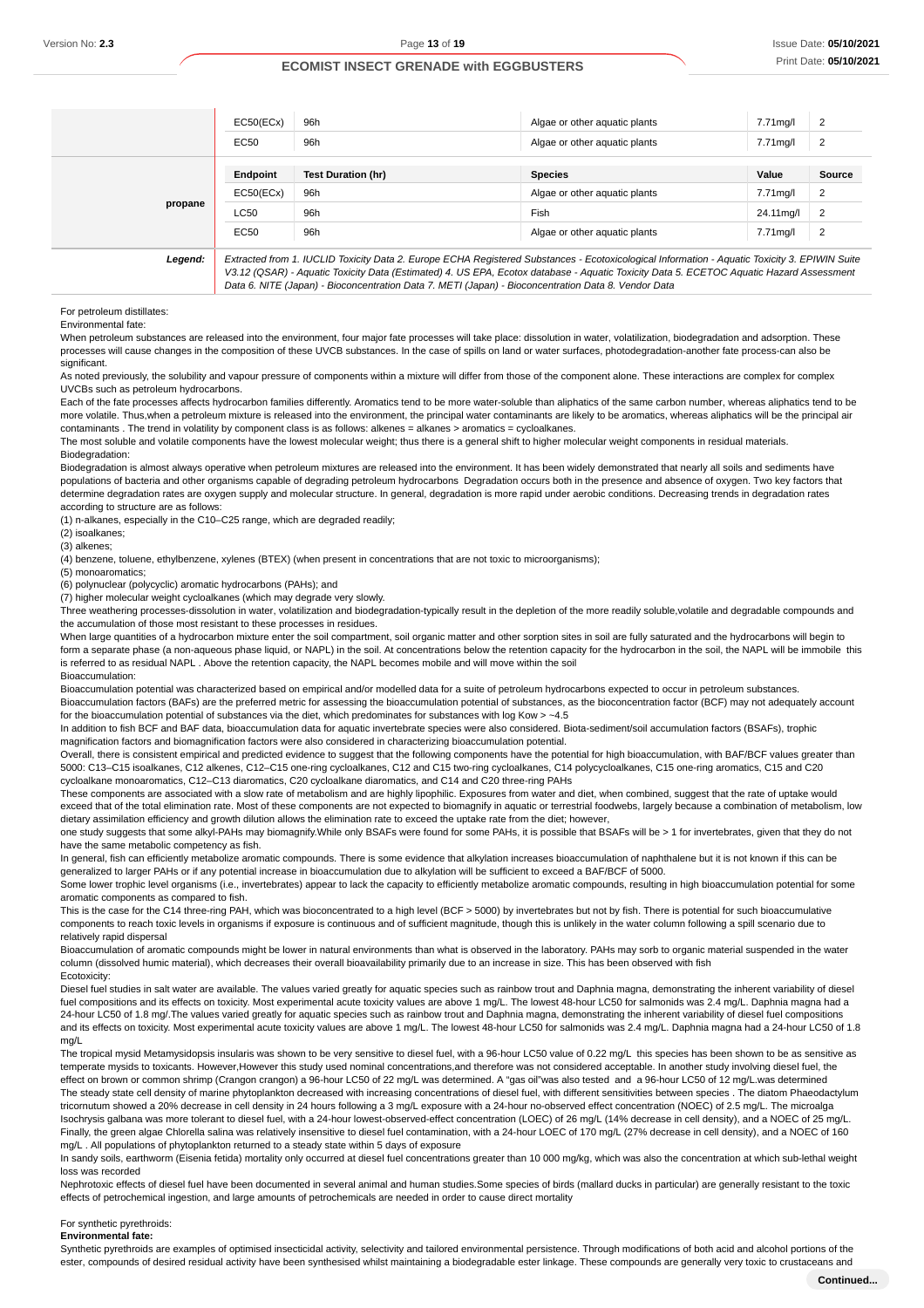fish in laboratory bio assays. Under field conditions, however, the residues are tightly bound in sediment, and ingested residues are readily metabolised. Their toxicity in natural systems are generally less than laboratory test data might indicate. They are generally non-persistent in the environment. In pond waters and in laboratory degradation studies, pyrethroid concentrations decrease rapidly due to sorption to sediment, suspended particles and plants. Microbial and photodegradation also occur

 Pyrethrins are generally unstable in the presence of light, are hydrolysed rapidly under alkaline conditions and oxidise rapidly in air. Vapour phase pyrethrins may combine chemically with ozone to produce hydroxy radicals. Pyrethroids where the isobutenyl group attached to the cyclopropane moiety has been altered are more stable to sunlight than the early pyrethroids like allethrin or resmethrin. For this reason, pyrethroids such as permethrin, deltamethrin, cyhalothrin, cyfluthrin, and cypermethrin are more frequently applied outdoors to crops in comparison to the rapidly degraded pyrethroids like resmethrin and allethrin.

Because agricultural dose rates are low and biological degradation is generally rapid, residues are unlikely to attain significant levels. Permethrin disappears from ponds and streams within 6-24 hours, pond sediments within 7 days and foliage and forest soil within 58 days. Since pyrethrins and pyrethroids undergo photolysis in the atmosphere, they are also degraded by this mechanism in sunlit surface waters. Photosensitising agents found in natural waters such as fulvic and humic acids increase the rate of photolysis. Pyrethroids and pyrethrins also undergo hydrolysis in the environment at varying rates depending upon pH and temperature. Generally, hydrolysis is only an important environmental fate process under alkaline conditions and at temperatures of 20 deg. C or greater.

Based on the vapor pressure of the pyrethrins and pyrethroids, these compounds are expected to exist in both vapor and particulate phases in the ambient atmosphere. Vapor phase pyrethrins and pyrethroids are rapidly degraded in the atmosphere by direct photolysis and reaction with oxidants found in air such as photochemically-produced hydroxyl radicals, ozone, and nitrate radicals. Particulate phase compounds are slower to degrade, however, and can travel long distances before being removed from the air by wet and dry deposition. Pyrethrins and pyrethroids are strongly adsorbed to soil surfaces and are not considered very mobile. A wide range of Koc values has been reported by different authors, but most of these values indicate a high degree of adsorption and little leaching potential. Since light is attenuated as a function of depth from the soil surface, photolysis of pyrethrins and pyrethroids is only an important environmental fate process at the surface of the soil. The potential for significant toxicity is not reached in fields. Under aerobic conditions in soil, permethrin degrades in a relatively short time (half-life 28 days).

Volatilisation from water and soil is expected to occur slowly for many of the pyrethroids since these compounds generally have low vapor pressures and Henry's law constants. When released to water, partitioning to suspended solids and sediment occurs rapidly. These compounds adsorb strongly to suspended solids and sediment in the water column, and this process significantly attenuates volatilisation. Volatilisation losses from foliage may be considerably greater than volatilisation from soils because pyrethrins and pyrethroids do not adsorb as strongly to the leafy component of vegetation as to soils. Pyrethrins and pyrethroids are often used indoors in sprays or aerosol bombs, and the volatilisation rates from glass or floor surfaces may be significantly faster than from soils since these compounds are not likely to adsorb as strongly to these surfaces.

Little data exist regarding the uptake and transport of pyrethrins and pyrethroids by plant material. Since many of these compounds are rapidly degraded in the environment, this transport mechanism may not be an important environmental fate process other than the initial settling of these compounds on the canopy following deposition. The aerial surface of a plant, including foliage, is covered by a cuticle, which serves as a barrier to water loss and to prevent penetration of applied chemicals or environmental pollutants. Once deposited on the surface, a chemical may be degraded, bind to the cuticle, or diffuse into the plant through the stomata. Since pyrethrins and pyrethroids adsorb strongly to soils, their uptake from roots and transport within plants is expected to be limited.

The general population is exposed to pyrethrins and pyrethroids primarily from food sources, especially fruits and vegetables. The tendency of young children to ingest soil, either intentionally through pica or unintentionally through hand-to-mouth activity, is well documented. These behavioral traits can result in ingestion of pyrethrins and pyrethroids present in soil and dust. Since these compounds are adsorbed strongly to soils, they may not be in a highly bioavailable form. Young children often play on the ground or on carpets and this will increase the likelihood of dermal exposure and inhalation of contaminated particles from soil, household dust and treated surfaces. Drinking Water Standards:

pesticide 0.1 ug/l (UK max.)

#### **Ecotoxicity:**

Synthetic pyrethroids are extremely effective against insects, but are relatively safe to mammals and birds. One potential problem of pyrethroids is their extreme toxicity to aquatic organisms, where often <1 ug/L will produce toxic effects.

The half-lives for elimination of several pyrethroids by trout are all greater than 48 hours, while elimination half-lives in birds and mammals range from 6 to 12 hours Pyrethroids are highly toxic to fish; with 96-hour LC50 values generally below 10 ug/l. Corresponding LD50 values in mammals and birds are in the range of several hundred to several thousand mg/kg. Fish sensitivity to the pyrethroids may be explained by their relatively slow metabolism and elimination of these compounds. The half-lives for elimination of several pyrethroids by trout are all greater than 48 hours, while elimination half-lives for birds and mammals range from 6 to 12 hours Generally, the lethality of pyrethroids to fish increases with increasing octanol/water partition coefficients The bioaccumulation factor of cypermethrin in fish is approximately 1000 when measured experimentally Substances containing unsaturated carbons are ubiquitous in indoor environments. They result from many sources (see below). Most are reactive with environmental ozone and many produce stable products which are thought to adversely affect human health.The potential for surfaces in an enclosed space to facilitate reactions should be considered. Source of unsaturated substances Unsaturated substances (Reactive Emissions) Major Stable Products produced following reaction with ozone. Occupants (exhaled breath, ski oils, personal care products) oleic acid and other unsaturated fatty acids, unsaturated 4OPA, formaldehyde, nonanol, decanal, 9-oxo-nonanoic acid, azelaic acid, nonanoic Isoprene, nitric oxide, squalene, unsaturated sterols, oxidation products Methacrolein, methyl vinyl ketone, nitrogen dioxide, acetone, 6MHQ, geranyl acetone, acid. Soft woods, wood flooring, including cypress, cedar and silver fir boards, Isoprene, limonene, alpha-pinene, other terpenes and houseplants sesquiterpenes Formaldehyde, 4-AMC, pinoaldehyde, pinic acid, pinonic acid, formic acid, methacrolein, methyl vinyl ketone, SOAs including ultrafine particles carpets and carpet backing 4-Phenylcyclohexene, 4-vinylcyclohexene, styrene,<br>2-ethylhexyl acrylate, unsaturated fatty acids and esters Formaldehyde, acetaldehyde, benzaldehyde, hexanal, nonanal, 2-nonenal Linoleum and paints/polishes Linoleum and paints/polishes Linoleic acid, linolenic acid Propanal, hexanal, nonanal, 2-heptenal, 2-nonenal, 2-decenal, 1-pentene-3-one,<br>
propionic acid, n-butyric acid<br>
propionic acid, n-butyric acid propionic acid, n-butyric acid Latex paint **Residual monomers Residual monomers Formaldehyde** Certain cleaning products, polishes, waxes, air fresheners linalool, linalyl acetate and other terpenoids, longifolene organic peroxides, acetone, benzaldehyde, 4-hydroxy-4-methyl-5-hexen-1-al, 5-ethenyl- Limonene, alpha-pinene, terpinolene, alpha-terpineol, and other sesquiterpenes Formaldehyde, acetaldehyde, glycoaldehyde, formic acid, acetic acid, hydrogen and dihydro-5-methyl-2(3H)-furanone, 4-AMC, SOAs including ultrafine particles Natural rubber adhesive Isoprene, terpenes Formaldehyde, methacrolein, methyl vinyl ketone Photocopier toner, printed paper, Priotocopier torier, printed paper, Styrene Communication Styrene Formaldehyde, benzaldehyde Formaldehyde Styrene Styrene Styrene Styrene Styrene Styrene Styrene Styrene Styrene Styrene Styrene Styrene Styrene Styrene Styr Environmental tobacco smoke Styrene, acrolein, nicotine Formaldehyde, benzaldehyde, hexanal, glyoxal, N-methylformamide, nicotinaldehyde, cotinine Soiled clothing, fabrics, bedding Squalene, unsaturated sterols, oleic acid and other saturated fatty acids Acetone, geranyl acetone, 6MHO, 40PA, formaldehyde, nonanal, decanal, 9-oxononanoic acid, azelaic acid, nonanoic acid Soiled particle filters Unsaturated fatty acids from plant waxes, leaf litter, and other vegetative debris; soot; diesel particles Formaldehyde, nonanal, and other aldehydes; azelaic acid; nonanoic acid; 9-oxononanoic acid and other oxo-acids; compounds with mixed functional groups (=O, -OH, and -COOH) Ventilation ducts and duct liners Unsaturated fatty acids and esters, unsaturated oils, neoprene<br>Polycyclic aromatic hydrocarbons C5 to C10 aldehydes "Urban grime" Polycyclic aromatic hydrocarbons Oxidized polycyclic aromatic hydrocarbons Perfumes, colognes, essential oils Limonene, alpha-pinene, linalool, linalyl acetate, (e.g. lavender, eucalyptus, tea tree) terpinene-4-ol, gamma-terpinene Formaldehyde, 4-AMC, acetone, 4-hydroxy-4-methyl-5-hexen-1-al, 5-ethenyl-dihydro-5-methyl-2(3H) furanone, SOAs including ultrafine particles Overall home emissions Limonene, alpha-pinene, styrene Formaldehyde, 4-AMC, pinonaldehyde, acetone, pinic acid, pinonic acid, formic acid, benzaldehyde, SOAs including ultrafine particles

 Abbreviations: 4-AMC, 4-acetyl-1-methylcyclohexene; 6MHQ, 6-methyl-5-heptene-2-one, 4OPA, 4-oxopentanal, SOA, Secondary Organic Aerosols Reference: Charles J Weschler; Environmental Helath Perspectives, Vol 114, October 2006

For butane: log Kow: 2.89 Koc: 450-900  $BCF: 1.9$ 

#### **Environmental Fate**

**Terrestrial Fate:** An estimated Koc value of 900, determined from a log Kow of 2.89 indicates that n-butane is expected to have low mobility in soil. Volatilisation of n-butane from moist soil surfaces is expected to be an important fate process given an estimated Henry's Law constant of 0.95 atm-cu m/mole, derived from its vapor pressure, 1820 mm Hg and water solubility, 61.2 mg/l. The potential for volatilisation of n-butane from dry soil surfaces may exist based upon its vapor pressure. While volatilistion from soil surfaces is expected to be the predominant fate process of n-butane released to soil, this compound is also susceptible to biodegradation. In one soil, a biodegradation rate of 1.8 mgC/day/kg dry soil was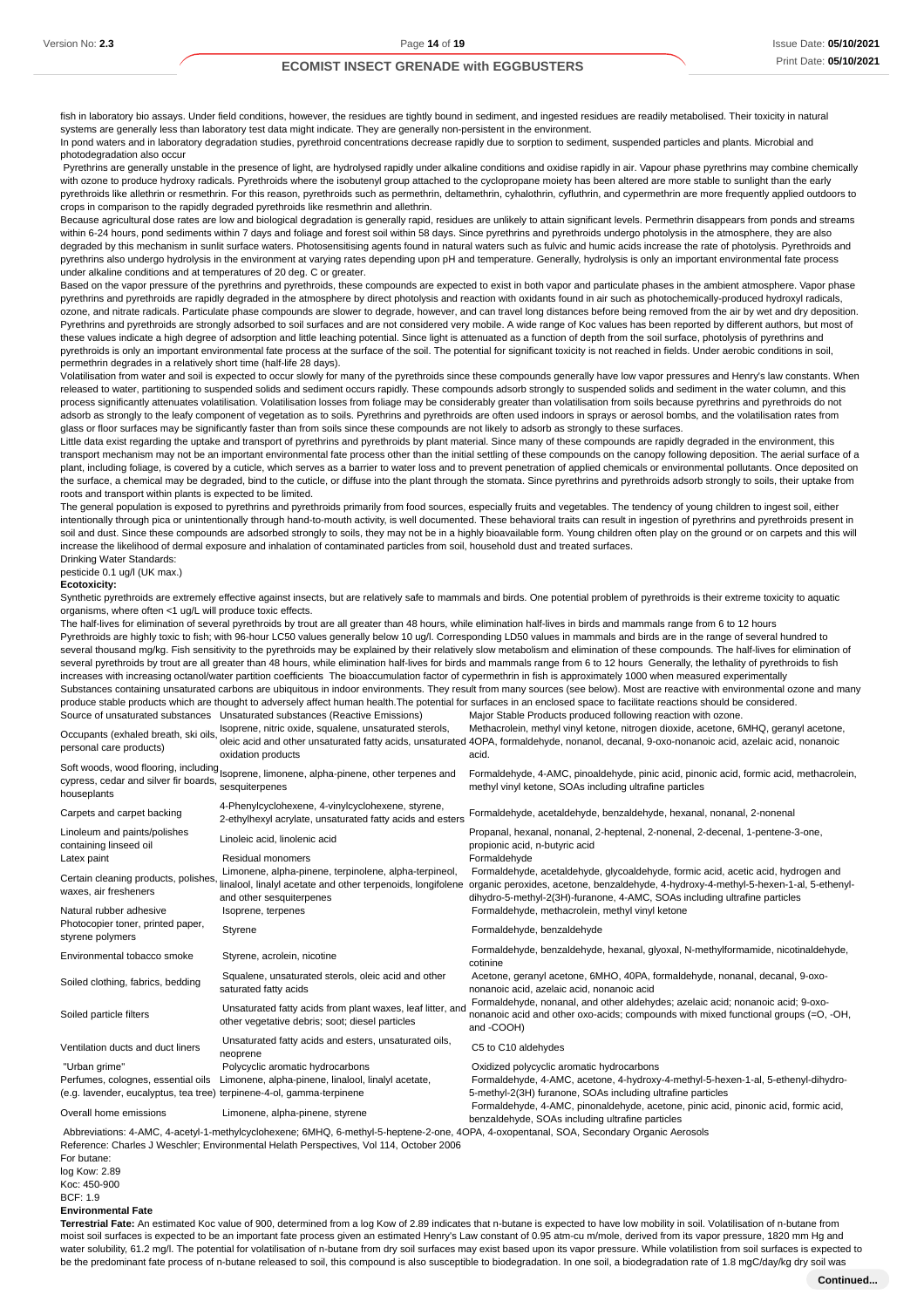### reported.

**Aquatic fate:** The estimated Koc value indicates that n-butane may adsorb to suspended solids and sediment. Volatilisation from water surfaces is expected based upon an estimated Henry's Law constant Using this Henry's Law constant volatilisation half-lives for a model river and model lake are estimated to be 2.2 hours and 3 days, respectively. An estimated BCF of 33 derived from the log Kow suggests the potential for bioconcentration in aquatic organisms is moderate. While volatilisation from water surfaces is expected to be the major fate process for n-butane released to water, biodegradation of this compound is also expected to occur. In a screening study, complete biodegradation was reported in 34 days. In a second study using a defined microbial culture, it was reported that n-butane was degraded to 2-butanone and 2-butanol. Photolysis or hydrolysis of n-butane in aquatic systems is not expected to be important.

**Atmospheric fate:** According to a model of gas/particle partitioning of semivolatile organic compounds in the atmosphere and the vapour pressure, n-butane, is expected to exist solely as a gas in the ambient atmosphere. Gas-phase n-butane is degraded in the atmosphere by reaction with photochemically-produced hydroxyl radicals; the half-life for this reaction in air is estimated to be 6.3 days, calculated from its rate constant of 2.54x10-12 cu cm/molecule-sec at 25 deg. Based on data for iso-octane and n-hexane, n-butane is not expected to absorb UV light in the environmentally significant range, >290 nm and probably will not undergo direct photolysis in the atmosphere. Experimental data showed that 7.7% of the n-butane fraction in a dark chamber reacted with nitrogen oxide to form the corresponding alkyl nitrate, suggesting nighttime reactions with radical species and nitrogen oxides may contribute to the atmospheric transformation of n-butane. For propane:

### **Environmental Fate**

**Terrestrial fate:**: An estimated Koc value of 460 determined from a log Kow of 2.36 indicates that propane is expected to have moderate mobility in soil. Volatilisation of propane from moist soil surfaces is expected to be an important fate process given an estimated Henry's Law constant of 7.07x10-1 atm-cu m/mole, derived from its vapor pressure, 7150 mm Hg, and water solubility, 62.4 mg/L. Propane is expected to volatilise from dry soil surfaces based upon its vapor pressure. Using cell suspensions of microorganisms isolated from soil and water, propane was oxidised to acetone within 24 hours, suggesting that biodegradation may be an important fate process in soil and sediment.

**Aquatic fate:** The estimated Koc value indicates that propane is expected to adsorb to suspended solids and sediment. Volatilisation from water surfaces is expected based upon an estimated Henry's Law constant. Using this Henry's Law constant volatilisation half-lives for a model river and model lake are estimated to be 41 minutes and 2.6 days, respectively. An estimated BCF of 13.1 using log Kow suggests the potential for bioconcentration in aquatic organisms is low. After 192 hr, the trace concentration of propane contained in gasoline remained unchanged for both a sterile control and a mixed culture sample collected from ground water contaminated with gasoline. This indicates that biodegradation may not be an important fate process in water.

Atmospheric fate:: According to a model of gas/particle partitioning of semivolatile organic compounds in the atmosphere and vapour pressure, propane is expected to exist solely as a gas in the ambient atmosphere. Gas-phase propane is degraded in the atmosphere by reaction with photochemically-produced hydroxyl radicals; the half-life for this reaction in air is estimated to be 14 days, calculated from its rate constant of 1.15x10-12 cu cm/molecule-sec at 25 deg C. Propane does not contain chromophores that absorb at wavelengths >290 nm and therefore is not expected to be susceptible to direct photolysis by sunlight.

**DO NOT** discharge into sewer or waterways.

#### **Persistence and degradability**

| Ingredient         | Persistence: Water/Soil | Persistence: Air |
|--------------------|-------------------------|------------------|
| piperonyl butoxide | <b>HIGH</b>             | <b>HIGH</b>      |
| permethrin         | <b>HIGH</b>             | <b>HIGH</b>      |
| pyriproxyfen       | <b>HIGH</b>             | <b>HIGH</b>      |
| butane             | LOW                     | LOW              |
| propane            | LOW                     | LOW              |

#### **Bioaccumulative potential**

| Ingredient                                     | <b>Bioaccumulation</b>   |
|------------------------------------------------|--------------------------|
| Distillated (petroleum),<br>hydrotreated light | LOW (BCF = $159$ )       |
| piperonyl butoxide                             | $HIGH (LogKOW = 4.75)$   |
| permethrin                                     | LOW (LogKOW = $7.4267$ ) |
| pyriproxyfen                                   | $HIGH (LogKOW = 5.9863)$ |
| butane                                         | LOW (LogKOW = $2.89$ )   |
| propane                                        | LOW (LogKOW = $2.36$ )   |

#### **Mobility in soil**

| Ingredient         | Mobility              |
|--------------------|-----------------------|
| piperonyl butoxide | LOW (KOC = $69.74$ )  |
| permethrin         | $LOW (KOC = 178400)$  |
| pyriproxyfen       | $LOW (KOC = 405200)$  |
| butane             | LOW ( $KOC = 43.79$ ) |
| propane            | LOW ( $KOC = 23.74$ ) |

### **SECTION 13 Disposal considerations**

| Waste treatment methods      |                                                                                                                                                                                                                                                                                                                                                                                                                                   |
|------------------------------|-----------------------------------------------------------------------------------------------------------------------------------------------------------------------------------------------------------------------------------------------------------------------------------------------------------------------------------------------------------------------------------------------------------------------------------|
| Product / Packaging disposal | Recycle wherever possible or consult manufacturer for recycling options.<br>Consult State Land Waste Management Authority for disposal.<br>Consult State Land Waste Management Authority for disposal.<br>Discharge contents of damaged aerosol cans at an approved site.<br>Allow small quantities to evaporate.<br>DO NOT incinerate or puncture aerosol cans.<br>▶ Bury residues and emptied aerosol cans at an approved site. |

Ensure that the hazardous substance is disposed in accordance with the Hazardous Substances (Disposal) Notice 2017

#### **Disposal Requirements**

Packages that have been in direct contact with the hazardous substance must be only disposed if the hazardous substance was appropriately removed and cleaned out from the package. The package must be disposed according to the manufacturer's directions taking into account the material it is made of. Packages which hazardous content have been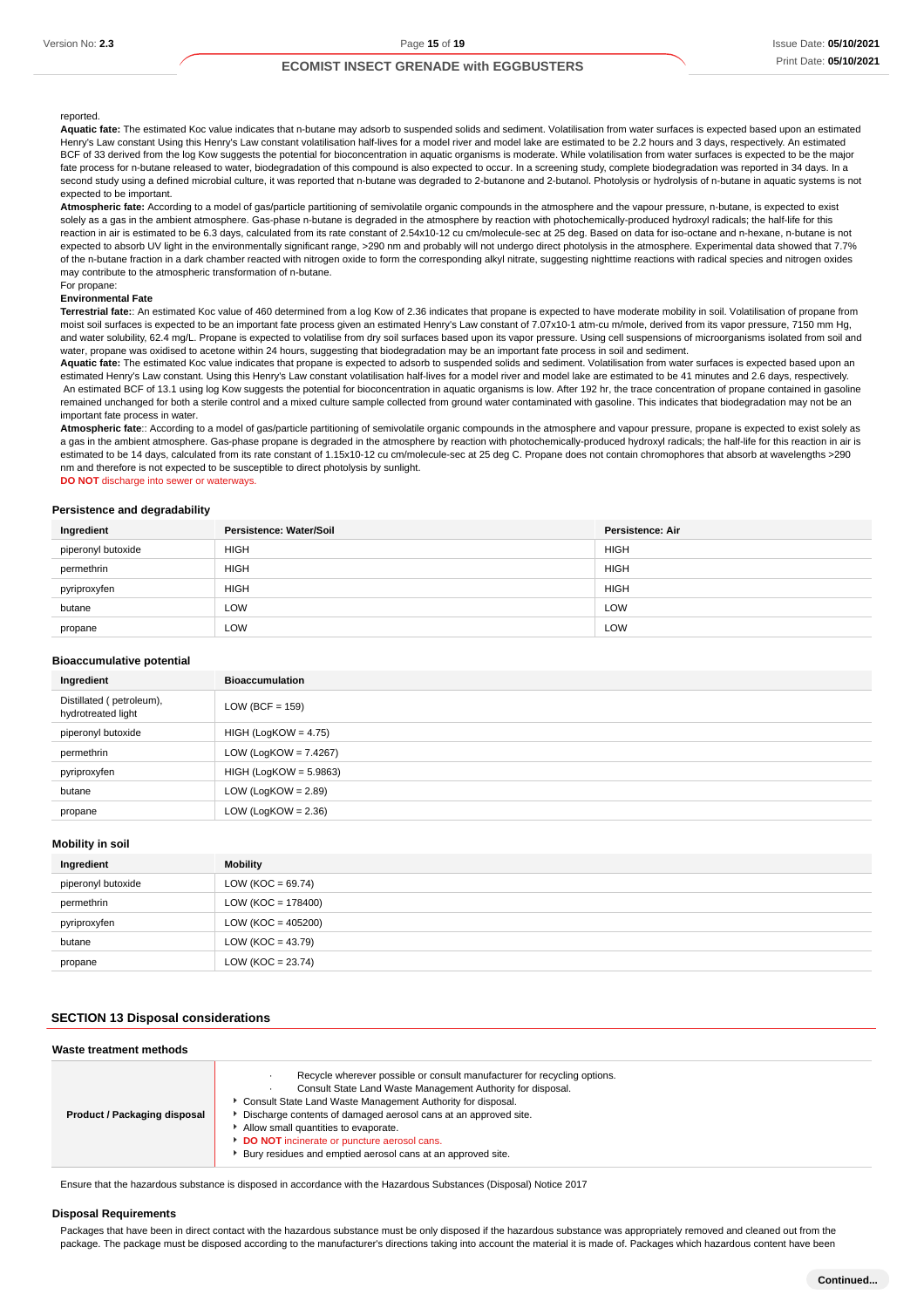appropriately treated and removed may be recycled.

The hazardous substance must only be disposed if it has been treated by a method that changed the characteristics or composition of the substance and it is no longer hazardous.

DO NOT deposit the hazardous substance into or onto a landfill or a sewage facility. Burning the hazardous substance must happen under controlled conditions with no person or place exposed to

(1) a blast overpressure of more than 9 kPa; or

(2) an unsafe level of heat radiation.

The disposed hazardous substance must not come into contact with class 1 or 5 substances.

## **SECTION 14 Transport information**

## **Labels Required**

| <b>Marine Pollutant</b> |                |
|-------------------------|----------------|
| <b>HAZCHEM</b>          | Not Applicable |
|                         |                |

### **Land transport (UN)**

| <b>UN</b> number             | 1950                                                                            |  |
|------------------------------|---------------------------------------------------------------------------------|--|
| UN proper shipping name      | <b>AEROSOLS</b>                                                                 |  |
| Transport hazard class(es)   | Class<br>2.1<br>Subrisk<br>Not Applicable                                       |  |
| Packing group                | Not Applicable                                                                  |  |
| <b>Environmental hazard</b>  | Environmentally hazardous                                                       |  |
| Special precautions for user | 63; 190; 277; 327; 344; 381<br>Special provisions<br>1000ml<br>Limited quantity |  |

## **Air transport (ICAO-IATA / DGR)**

| UN number                    | 1950                                                                                                                                                                         |                                                                                                             |                                                                    |  |
|------------------------------|------------------------------------------------------------------------------------------------------------------------------------------------------------------------------|-------------------------------------------------------------------------------------------------------------|--------------------------------------------------------------------|--|
| UN proper shipping name      | Aerosols, flammable                                                                                                                                                          |                                                                                                             |                                                                    |  |
| Transport hazard class(es)   | <b>ICAO/IATA Class</b><br>2.1<br>ICAO / IATA Subrisk<br>Not Applicable<br><b>ERG Code</b><br>10 <sub>L</sub>                                                                 |                                                                                                             |                                                                    |  |
| Packing group                | Not Applicable                                                                                                                                                               |                                                                                                             |                                                                    |  |
| <b>Environmental hazard</b>  | Environmentally hazardous                                                                                                                                                    |                                                                                                             |                                                                    |  |
| Special precautions for user | Special provisions<br>Cargo Only Packing Instructions<br>Cargo Only Maximum Qty / Pack<br>Passenger and Cargo Packing Instructions<br>Passenger and Cargo Maximum Qty / Pack | Passenger and Cargo Limited Quantity Packing Instructions<br>Passenger and Cargo Limited Maximum Qty / Pack | A145 A167 A802<br>203<br>150 kg<br>203<br>75 kg<br>Y203<br>30 kg G |  |

### **Sea transport (IMDG-Code / GGVSee)**

| UN number                    | 1950                                                                 |                                                        |
|------------------------------|----------------------------------------------------------------------|--------------------------------------------------------|
| UN proper shipping name      | <b>AEROSOLS</b>                                                      |                                                        |
| Transport hazard class(es)   | <b>IMDG Class</b><br><b>IMDG Subrisk</b>                             | 2.1<br>Not Applicable                                  |
| Packing group                | Not Applicable                                                       |                                                        |
| <b>Environmental hazard</b>  | <b>Marine Pollutant</b>                                              |                                                        |
| Special precautions for user | <b>EMS Number</b><br>Special provisions<br><b>Limited Quantities</b> | $F-D$ , $S-U$<br>63 190 277 327 344 381 959<br>1000 ml |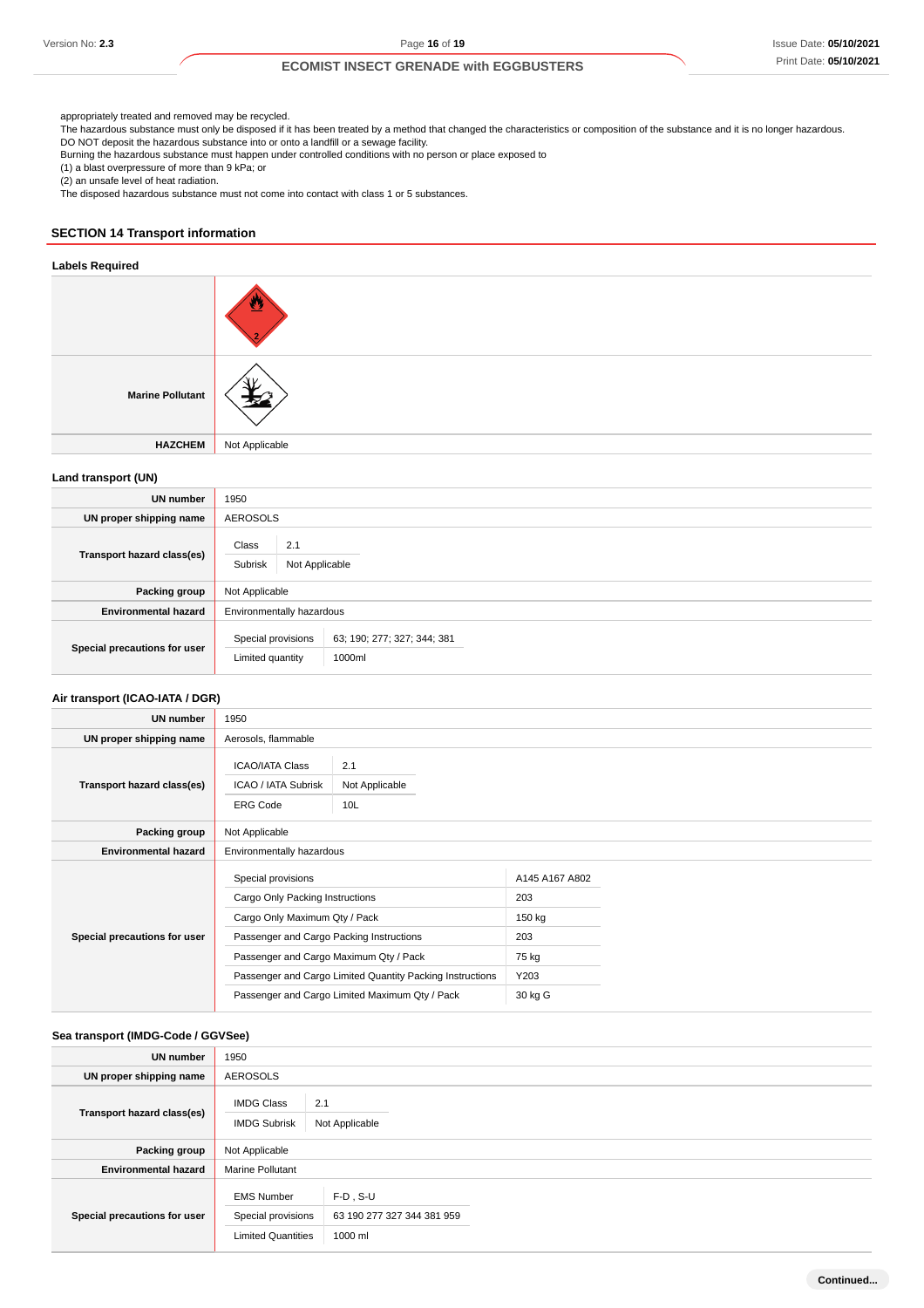# **Transport in bulk according to Annex II of MARPOL and the IBC code**

Not Applicable

## **Transport in bulk in accordance with MARPOL Annex V and the IMSBC Code**

| <b>Product name</b>                            | Group         |
|------------------------------------------------|---------------|
| Distillated (petroleum),<br>hydrotreated light | Not Available |
| piperonyl butoxide                             | Not Available |
| permethrin                                     | Not Available |
| pyriproxyfen                                   | Not Available |
| butane                                         | Not Available |
| propane                                        | Not Available |

### **Transport in bulk in accordance with the ICG Code**

| <b>Product name</b>                            | <b>Ship Type</b> |
|------------------------------------------------|------------------|
| Distillated (petroleum),<br>hydrotreated light | Not Available    |
| piperonyl butoxide                             | Not Available    |
| permethrin                                     | Not Available    |
| pyriproxyfen                                   | Not Available    |
| butane                                         | Not Available    |
| propane                                        | Not Available    |

## **SECTION 15 Regulatory information**

## **Safety, health and environmental regulations / legislation specific for the substance or mixture**

This substance is to be managed using the conditions specified in an applicable Group Standard

| <b>HSR Number</b> | <b>Group Standard</b>                                                                                   |
|-------------------|---------------------------------------------------------------------------------------------------------|
| HSR000255         | Flammable aerosol containing 15.7 g/kg permethrin, 33.3 g/kg piperonyl butoxide and 1 g/kg pyriproxyfen |

Please refer to Section 8 of the SDS for any applicable tolerable exposure limit or Section 12 for environmental exposure limit.

| Distillated (petroleum), hydrotreated light is found on the following regulatory lists                                             |                                                                                                                      |
|------------------------------------------------------------------------------------------------------------------------------------|----------------------------------------------------------------------------------------------------------------------|
| Chemical Footprint Project - Chemicals of High Concern List                                                                        | New Zealand Hazardous Substances and New Organisms (HSNO) Act - Classification                                       |
| International Agency for Research on Cancer (IARC) - Agents Classified by the IARC                                                 | of Chemicals                                                                                                         |
| Monographs                                                                                                                         | New Zealand Inventory of Chemicals (NZIoC)                                                                           |
| International Agency for Research on Cancer (IARC) - Agents Classified by the IARC<br>Monographs - Group 1: Carcinogenic to humans | New Zealand Workplace Exposure Standards (WES)                                                                       |
| New Zealand Approved Hazardous Substances with controls                                                                            |                                                                                                                      |
| piperonyl butoxide is found on the following regulatory lists                                                                      |                                                                                                                      |
| International Agency for Research on Cancer (IARC) - Agents Classified by the IARC<br>Monographs                                   | New Zealand Hazardous Substances and New Organisms (HSNO) Act - Classification<br>of Chemicals - Classification Data |
| New Zealand Approved Hazardous Substances with controls                                                                            | New Zealand Inventory of Chemicals (NZIoC)                                                                           |
| New Zealand Hazardous Substances and New Organisms (HSNO) Act - Classification<br>of Chemicals                                     |                                                                                                                      |
| permethrin is found on the following regulatory lists                                                                              |                                                                                                                      |
| International Agency for Research on Cancer (IARC) - Agents Classified by the IARC<br>Monographs                                   | New Zealand Hazardous Substances and New Organisms (HSNO) Act - Classification<br>of Chemicals - Classification Data |
| New Zealand Approved Hazardous Substances with controls                                                                            | New Zealand Inventory of Chemicals (NZIoC)                                                                           |
| New Zealand Hazardous Substances and New Organisms (HSNO) Act - Classification<br>of Chemicals                                     |                                                                                                                      |
| pyriproxyfen is found on the following regulatory lists                                                                            |                                                                                                                      |
| New Zealand Approved Hazardous Substances with controls                                                                            | New Zealand Hazardous Substances and New Organisms (HSNO) Act - Classification                                       |
| New Zealand Hazardous Substances and New Organisms (HSNO) Act - Classification                                                     | of Chemicals - Classification Data                                                                                   |
| of Chemicals                                                                                                                       | New Zealand Inventory of Chemicals (NZIoC)                                                                           |
| butane is found on the following regulatory lists                                                                                  |                                                                                                                      |
| Chemical Footprint Project - Chemicals of High Concern List                                                                        | New Zealand Hazardous Substances and New Organisms (HSNO) Act - Classification                                       |
| New Zealand Approved Hazardous Substances with controls                                                                            | of Chemicals - Classification Data                                                                                   |
| New Zealand Hazardous Substances and New Organisms (HSNO) Act - Classification                                                     | New Zealand Inventory of Chemicals (NZIoC)                                                                           |
| of Chemicals                                                                                                                       | New Zealand Workplace Exposure Standards (WES)                                                                       |
| propane is found on the following regulatory lists                                                                                 |                                                                                                                      |
| New Zealand Approved Hazardous Substances with controls                                                                            | New Zealand Inventory of Chemicals (NZIoC)                                                                           |
| New Zealand Hazardous Substances and New Organisms (HSNO) Act - Classification<br>of Chemicals                                     | New Zealand Workplace Exposure Standards (WES)                                                                       |
| New Zealand Hazardous Substances and New Organisms (HSNO) Act - Classification<br>of Chemicals - Classification Data               |                                                                                                                      |

### **Hazardous Substance Location**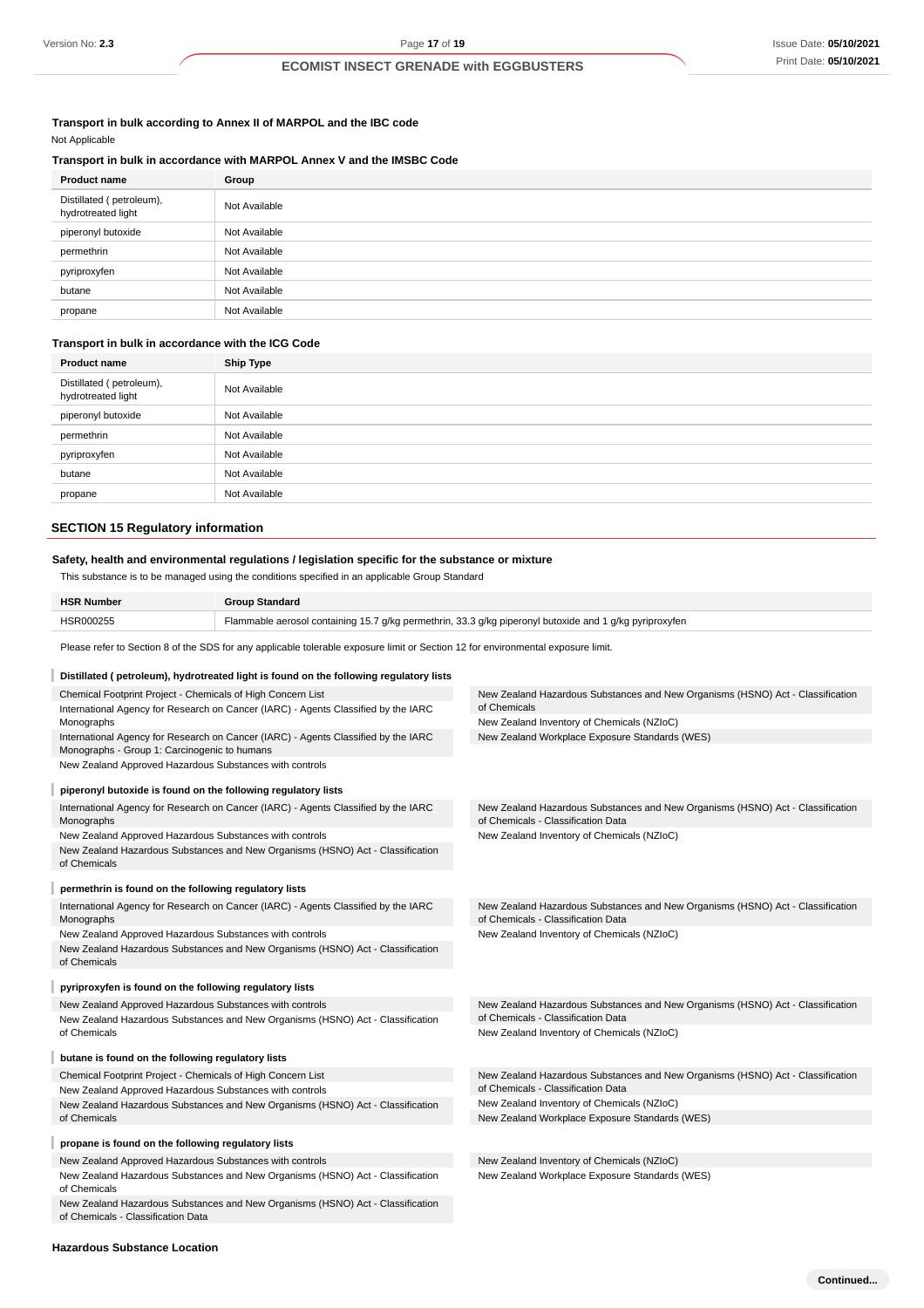Subject to the Health and Safety at Work (Hazardous Substances) Regulations 2017.

| <b>Hazard Class</b> | <b>Quantity (Closed Containers)</b> | <b>Quantity (Open Containers)</b>  |
|---------------------|-------------------------------------|------------------------------------|
| 2.1.2A              | 3 000 L (aggregate water capacity)  | 3 000 L (aggregate water capacity) |

#### **Certified Handler**

Subject to Part 4 of the Health and Safety at Work (Hazardous Substances) Regulations 2017.

| Close of<br>. | ıntities   |
|---------------|------------|
| NM+           | <b>MA+</b> |
| alicable      | Applicable |

Refer Group Standards for further information

### **Maximum quantities of certain hazardous substances permitted on passenger service vehicles**

Subject to Regulation 13.14 of the Health and Safety at Work (Hazardous Substances) Regulations 2017.

| <b>Hazard Class</b> | Gas (aggregate water capacity in mL) | Liquid (L) | Solid (ka) | Maximum quantity per package for each classification |
|---------------------|--------------------------------------|------------|------------|------------------------------------------------------|
| 6.5A or 6.5B        | 120                                  |            |            |                                                      |
| 2.1.2A              |                                      |            |            | 1L (aggregate water capacity)                        |

#### **Tracking Requirements**

Not Applicable

#### **National Inventory Status**

| <b>National Inventory</b>                          | <b>Status</b>                                                                                                                                                                                     |  |  |
|----------------------------------------------------|---------------------------------------------------------------------------------------------------------------------------------------------------------------------------------------------------|--|--|
| Australia - AIIC / Australia<br>Non-Industrial Use | No (pyriproxyfen)                                                                                                                                                                                 |  |  |
| Canada - DSL                                       | No (permethrin; pyriproxyfen)                                                                                                                                                                     |  |  |
| Canada - NDSL                                      | No (Distillated (petroleum), hydrotreated light; piperonyl butoxide; permethrin; pyriproxyfen; butane; propane)                                                                                   |  |  |
| China - IECSC                                      | No (pyriproxyfen)                                                                                                                                                                                 |  |  |
| Europe - EINEC / ELINCS / NLP                      | Yes                                                                                                                                                                                               |  |  |
| Japan - ENCS                                       | Yes                                                                                                                                                                                               |  |  |
| Korea - KECI                                       | Yes                                                                                                                                                                                               |  |  |
| New Zealand - NZIoC                                | Yes                                                                                                                                                                                               |  |  |
| Philippines - PICCS                                | No (pyriproxyfen)                                                                                                                                                                                 |  |  |
| <b>USA - TSCA</b>                                  | No (permethrin; pyriproxyfen)                                                                                                                                                                     |  |  |
| Taiwan - TCSI                                      | Yes                                                                                                                                                                                               |  |  |
| Mexico - INSQ                                      | Yes                                                                                                                                                                                               |  |  |
| Vietnam - NCI                                      | Yes                                                                                                                                                                                               |  |  |
| Russia - FBEPH                                     | No (pyriproxyfen)                                                                                                                                                                                 |  |  |
| Legend:                                            | Yes = All CAS declared ingredients are on the inventory<br>No = One or more of the CAS listed ingredients are not on the inventory. These ingredients may be exempt or will require registration. |  |  |

## **SECTION 16 Other information**

### **SDS Version Summary**

| Version | Date of Update | <b>Sections Updated</b>                                                 |
|---------|----------------|-------------------------------------------------------------------------|
|         | 05/10/2021     | Acute Health (inhaled), Classification, Environmental, Ingredients, Use |

#### **Other information**

Classification of the preparation and its individual components has drawn on official and authoritative sources as well as independent review by the Chemwatch Classification committee using available literature references.

The SDS is a Hazard Communication tool and should be used to assist in the Risk Assessment. Many factors determine whether the reported Hazards are Risks in the workplace or other settings. Risks may be determined by reference to Exposures Scenarios. Scale of use, frequency of use and current or available engineering controls must be considered.

## **Definitions and abbreviations**

PC-TWA: Permissible Concentration-Time Weighted Average

PC-STEL: Permissible Concentration-Short Term Exposure Limit

IARC: International Agency for Research on Cancer

ACGIH: American Conference of Governmental Industrial Hygienists

STEL: Short Term Exposure Limit

TEEL: Temporary Emergency Exposure Limit。

IDLH: Immediately Dangerous to Life or Health Concentrations

ES: Exposure Standard

OSF: Odour Safety Factor

NOAEL :No Observed Adverse Effect Level LOAEL: Lowest Observed Adverse Effect Level

TLV: Threshold Limit Value